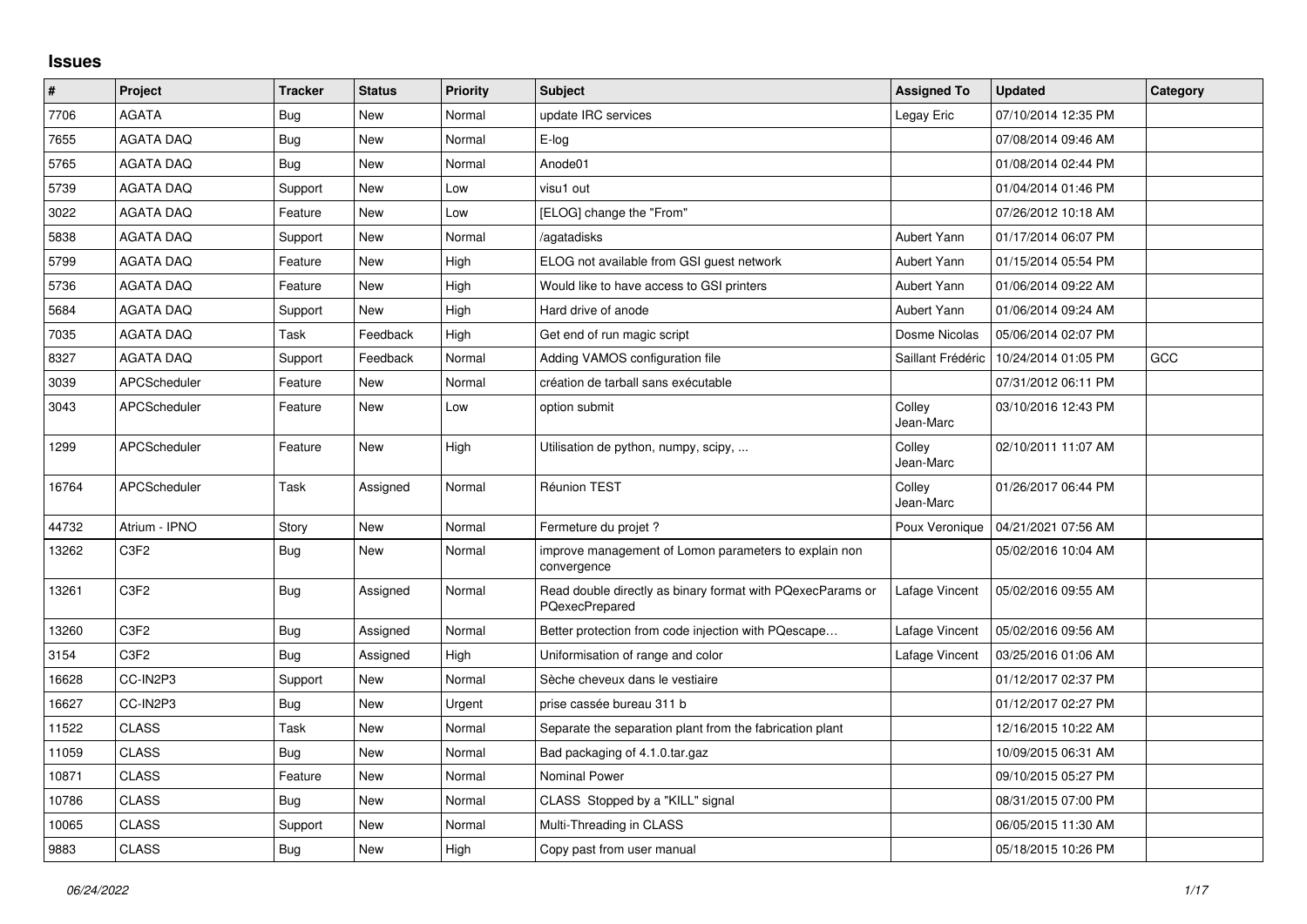| $\sharp$ | Project                              | <b>Tracker</b> | <b>Status</b> | Priority  | <b>Subject</b>                                           | <b>Assigned To</b>                 | <b>Updated</b>      | Category |
|----------|--------------------------------------|----------------|---------------|-----------|----------------------------------------------------------|------------------------------------|---------------------|----------|
| 9790     | <b>CLASS</b>                         | Feature        | <b>New</b>    | High      | neutron & y Spectrum calculation                         |                                    | 04/29/2015 12:15 PM |          |
| 9789     | <b>CLASS</b>                         | Feature        | <b>New</b>    | Normal    | Multi Stream in EQM                                      |                                    | 04/29/2015 12:12 PM |          |
| 9788     | <b>CLASS</b>                         | Feature        | <b>New</b>    | Normal    | Multi Stream in FabricationPlant                         |                                    | 04/29/2015 12:10 PM |          |
| 9787     | <b>CLASS</b>                         | Feature        | <b>New</b>    | Normal    | Multi Stream in FabricationPlant/EQM                     |                                    | 04/29/2015 12:10 PM |          |
| 6748     | <b>CLASS</b>                         | Feature        | New           | Normal    | Charger un parc présimulé à partir du .root              |                                    | 04/03/2014 11:36 AM |          |
| 6062     | <b>CLASS</b>                         | Bug            | <b>New</b>    | Normal    | FabricationPLant Parallelisation (in CLASS.cxx)          |                                    | 02/10/2014 11:59 AM |          |
| 5377     | <b>CLASS</b>                         | Feature        | <b>New</b>    | Low       | enrichment factory                                       |                                    | 10/21/2013 03:15 PM |          |
| 5376     | <b>CLASS</b>                         | Feature        | New           | Low       | Reactor batch creation                                   |                                    | 10/21/2013 03:14 PM |          |
| 5350     | <b>CLASS</b>                         | Feature        | <b>New</b>    | Low       | Set some quality criteria on Pu when building a MOX fuel |                                    | 10/22/2013 11:50 AM |          |
| 5329     | <b>CLASS</b>                         | Feature        | <b>New</b>    | Low       | Power density                                            |                                    | 10/14/2013 05:58 PM |          |
| 13226    | <b>CLASS</b>                         | <b>Bug</b>     | <b>New</b>    | Normal    | Typo in prompt                                           | LENIAU<br><b>Baptiste</b>          | 04/28/2016 01:44 AM |          |
| 7385     | <b>CLASS</b>                         | Feature        | New           | High      | <b>GUI devellopment</b>                                  | LENIAU<br><b>Baptiste</b>          | 04/29/2015 12:15 PM |          |
| 7380     | <b>CLASS</b>                         | Feature        | New           | High      | <b>ReactorFacility</b>                                   | LENIAU<br><b>Baptiste</b>          | 06/11/2014 11:06 AM |          |
| 10255    | <b>CLASS</b>                         | Feature        | <b>New</b>    | Normal    | Take into account Load Factor Evolution                  | <b>MOUGINOT</b><br><b>Baptiste</b> | 06/26/2015 11:33 AM |          |
| 10227    | <b>CLASS</b>                         | Feature        | <b>New</b>    | Immediate | <b>MURE GUI</b>                                          | <b>MOUGINOT</b><br><b>Baptiste</b> | 06/23/2015 01:36 PM |          |
| 7379     | <b>CLASS</b>                         | Feature        | New           | Normal    | FrontEnd                                                 | <b>MOUGINOT</b><br>Baptiste        | 06/11/2014 11:05 AM |          |
| 9784     | <b>CLASS</b>                         | <b>Bug</b>     | In progress   | Normal    | Wrong diagnosis                                          | <b>MOUGINOT</b><br>Baptiste        | 05/05/2015 02:21 PM |          |
| 9916     | <b>CLASS</b>                         | Bug            | Feedback      | Urgent    | CLASS compilation fails with gcc5 (5.1.0)                |                                    | 06/30/2015 11:55 PM |          |
| 8669     | <b>DCOD</b>                          | <b>Bug</b>     | <b>New</b>    | Normal    | error during compilation                                 |                                    | 12/05/2014 06:19 PM |          |
| 8668     | <b>DCOD</b>                          | Feature        | <b>New</b>    | Normal    | filterdiff is missing                                    |                                    | 12/05/2014 06:17 PM |          |
| 8667     | <b>DCOD</b>                          | Feature        | <b>New</b>    | Normal    | uuid missing                                             |                                    | 12/05/2014 06:14 PM |          |
| 5592     | <b>DCOD</b>                          | Bug            | <b>New</b>    | Low       | environment test missing in ./configure                  |                                    | 11/29/2013 11:19 AM |          |
| 5503     | <b>DCOD</b>                          | Feature        | <b>New</b>    | Low       | test ada 2012 in ./configure                             |                                    | 11/13/2013 04:54 PM |          |
| 4937     | <b>DCOD</b>                          | Feature        | <b>New</b>    | Low       | Implement Hobbit/Zabbix scripts                          | Grave Xavier                       | 08/27/2013 11:19 AM |          |
| 4932     | <b>DCOD</b>                          | Task           | <b>New</b>    | Low       | DCOD testing                                             | Grave Xavier                       | 08/26/2013 03:35 PM |          |
| 5462     | <b>DCOD</b>                          | Bug            | Feedback      | Low       | Cleaning tags                                            | <b>Grave Xavier</b>                | 01/25/2018 09:25 AM |          |
| 5751     | Electronic Control and<br>Monitoring | Feature        | <b>New</b>    | Low       | buildcfg with some error message                         |                                    | 01/06/2014 05:43 PM |          |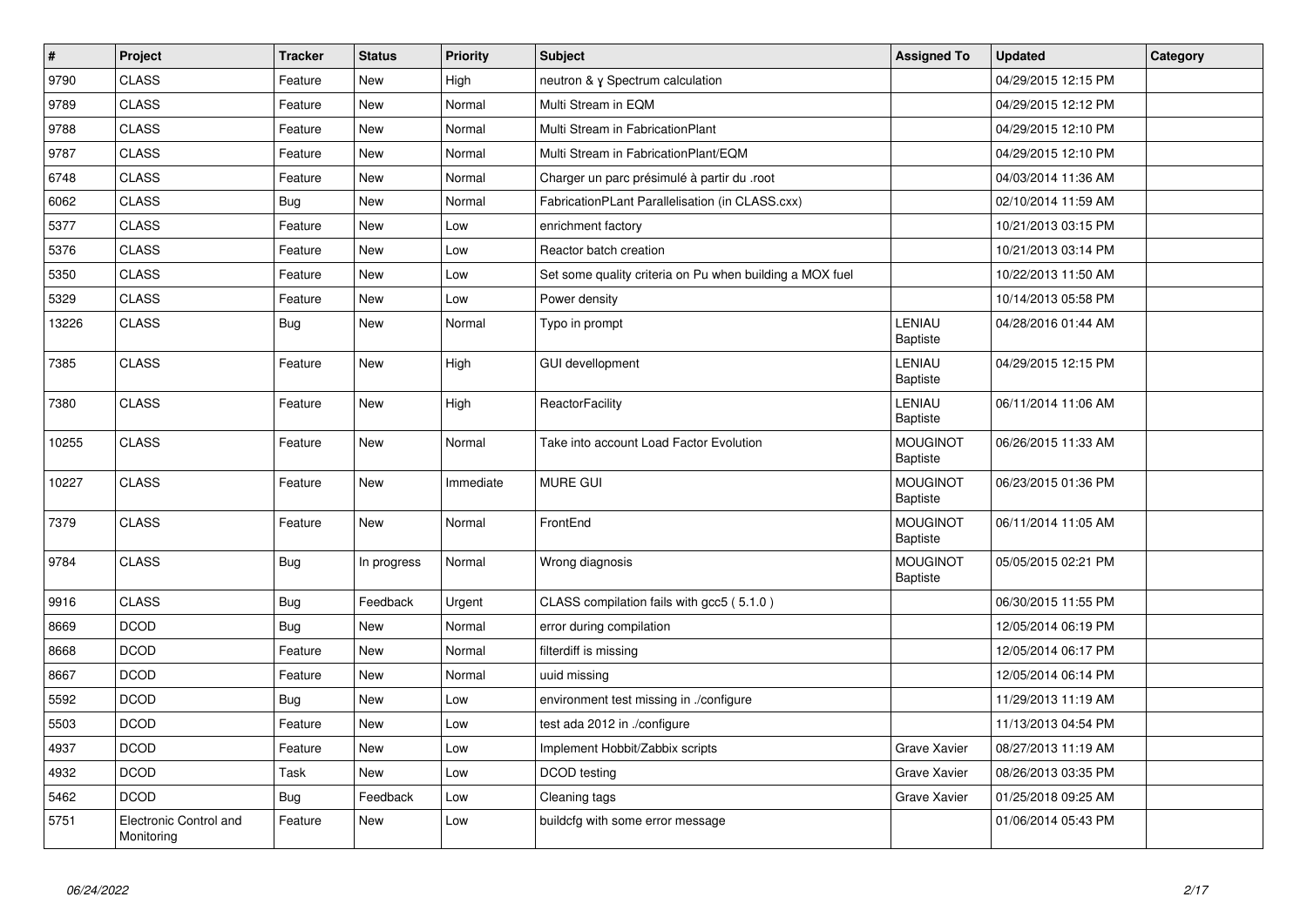| $\sharp$ | Project                              | <b>Tracker</b> | <b>Status</b> | <b>Priority</b> | <b>Subject</b>                                                  | <b>Assigned To</b>  | <b>Updated</b>      | Category                |
|----------|--------------------------------------|----------------|---------------|-----------------|-----------------------------------------------------------------|---------------------|---------------------|-------------------------|
| 5688     | Electronic Control and<br>Monitoring | Task           | New           | Low             | Mercurialiser configuration files                               | Legay Eric          | 12/19/2013 09:59 AM |                         |
| 5795     | Electronic Control and<br>Monitoring | <b>Bug</b>     | Feedback      | Normal          | Time out digitizer sever                                        | Pietri Stephane     | 01/13/2014 10:32 AM |                         |
| 5759     | Electronic Control and<br>Monitoring | Bug            | Feedback      | Normal          | bug checknarvalnodes 1                                          | Ralet Damian        | 01/17/2014 10:54 AM |                         |
| 8693     | ENX                                  | Feature        | New           | Normal          | sauver log_level                                                |                     | 12/09/2014 03:54 PM | <b>ENX Core</b>         |
| 5527     | ENX                                  | Feature        | New           | Low             | Named register list                                             |                     | 11/18/2013 05:30 PM | <b>Drivers</b>          |
| 5448     | ENX                                  | <b>Bug</b>     | New           | Normal          | configure enx                                                   |                     | 10/30/2013 10:31 AM | <b>ENX Core</b>         |
| 4652     | ENX                                  | Feature        | <b>New</b>    | Low             | rename appenders.ad[sb]                                         |                     | 06/13/2013 10:19 AM | <b>ENX Core</b>         |
| 3851     | ENX                                  | Task           | New           | Low             | [named register] Tagging new print                              |                     | 01/22/2013 05:04 PM | <b>ENX Core</b>         |
| 3834     | <b>ENX</b>                           | <b>Bug</b>     | <b>New</b>    | Low             | Removing data8 type for MM and MD                               |                     | 01/17/2013 06:08 PM | <b>ENX Core</b>         |
| 3833     | <b>ENX</b>                           | Task           | New           | Low             | [named register] Modifying MD and MM command type               |                     | 01/17/2013 06:06 PM | <b>ENX Core</b>         |
| 3832     | <b>ENX</b>                           | Task           | <b>New</b>    | Low             | [named register] New control                                    |                     | 01/17/2013 06:04 PM | <b>ENX Core</b>         |
| 2644     | ENX                                  | Feature        | New           | Low             | Que faire en cas de multiple connexion sans quit                |                     | 01/22/2013 05:04 PM | <b>ENX Core</b>         |
| 659      | ENX                                  | Feature        | New           | Normal          | Gestion des arbres DOM                                          |                     | 01/16/2013 11:33 AM | <b>ENX Core</b>         |
| 656      | ENX                                  | Feature        | New           | Low             | named register                                                  |                     | 01/30/2013 03:59 PM | <b>ENX Core</b>         |
| 42       | ENX                                  | Feature        | New           | Urgent          | Module ID Handler                                               |                     | 06/05/2013 02:27 PM | <b>ENX Core</b>         |
| 12993    | ENX                                  | <b>Bug</b>     | <b>New</b>    | Normal          | init.enx                                                        | Dosme Nicolas       | 03/30/2016 02:37 PM | <b>ENX Core</b>         |
| 5572     | <b>ENX</b>                           | Support        | New           | Low             | Cleaning autorconf                                              | Legay Eric          | 11/25/2013 03:23 PM | <b>Driver Generator</b> |
| 5447     | <b>ENX</b>                           | <b>Bug</b>     | New           | Low             | make distclean - DCOD                                           | Legay Eric          | 11/13/2013 04:05 PM | <b>ENX Core</b>         |
| 5431     | ENX                                  | Support        | New           | Low             | Cleaning compilation chain                                      | Legay Eric          | 10/29/2013 10:18 AM | <b>ENX Core</b>         |
| 852      | ENX                                  | Feature        | New           | Low             | Better handling of exception in empty skeleton                  | Legay Eric          | 01/30/2013 03:58 PM | <b>Driver Generator</b> |
| 660      | ENX                                  | Support        | New           | High            | Documentation                                                   | Legay Eric          | 05/27/2010 10:55 AM | Documentation           |
| 5710     | <b>ENX</b>                           | Support        | Assigned      | Low             | Documentation - Named function                                  | Dosme Nicolas       | 02/25/2014 04:58 PM |                         |
| 5144     | ENX                                  | <b>Bug</b>     | Feedback      | Low             | ENX + P42 regression                                            | Legay Eric          | 10/02/2013 11:09 AM | <b>ENX Core</b>         |
| 113      | ENX                                  | Bug            | Feedback      | High            | remove reference to T Result constants                          | Legay Eric          | 05/16/2011 01:26 PM | Driver Generator        |
| 4184     | <b>ENX</b>                           | Bug            | Feedback      | Normal          | fonctionnement ENX linux 64 bits avec gnat_pro-7.1.1            | Peyré Jean          | 06/11/2013 09:11 PM | <b>Drivers</b>          |
| 631      | ftsmonitor                           | Feature        | New           | Low             | History of a DN access                                          |                     | 10/22/2010 10:10 AM |                         |
| 5547     | G4IDS                                | Task           | New           | Normal          | [Three Body Decay]                                              | Sotty<br>Christophe | 11/22/2013 01:47 PM |                         |
| 5538     | G4IDS                                | Task           | New           | Normal          | [Config 2009-2012] MiniBall Efficiency                          | Sotty<br>Christophe | 11/20/2013 02:35 PM |                         |
| 5537     | G4IDS                                | Task           | New           | Low             | [Config 2009-2012] Estimated position of the implantation point | Sotty<br>Christophe | 11/20/2013 02:21 PM |                         |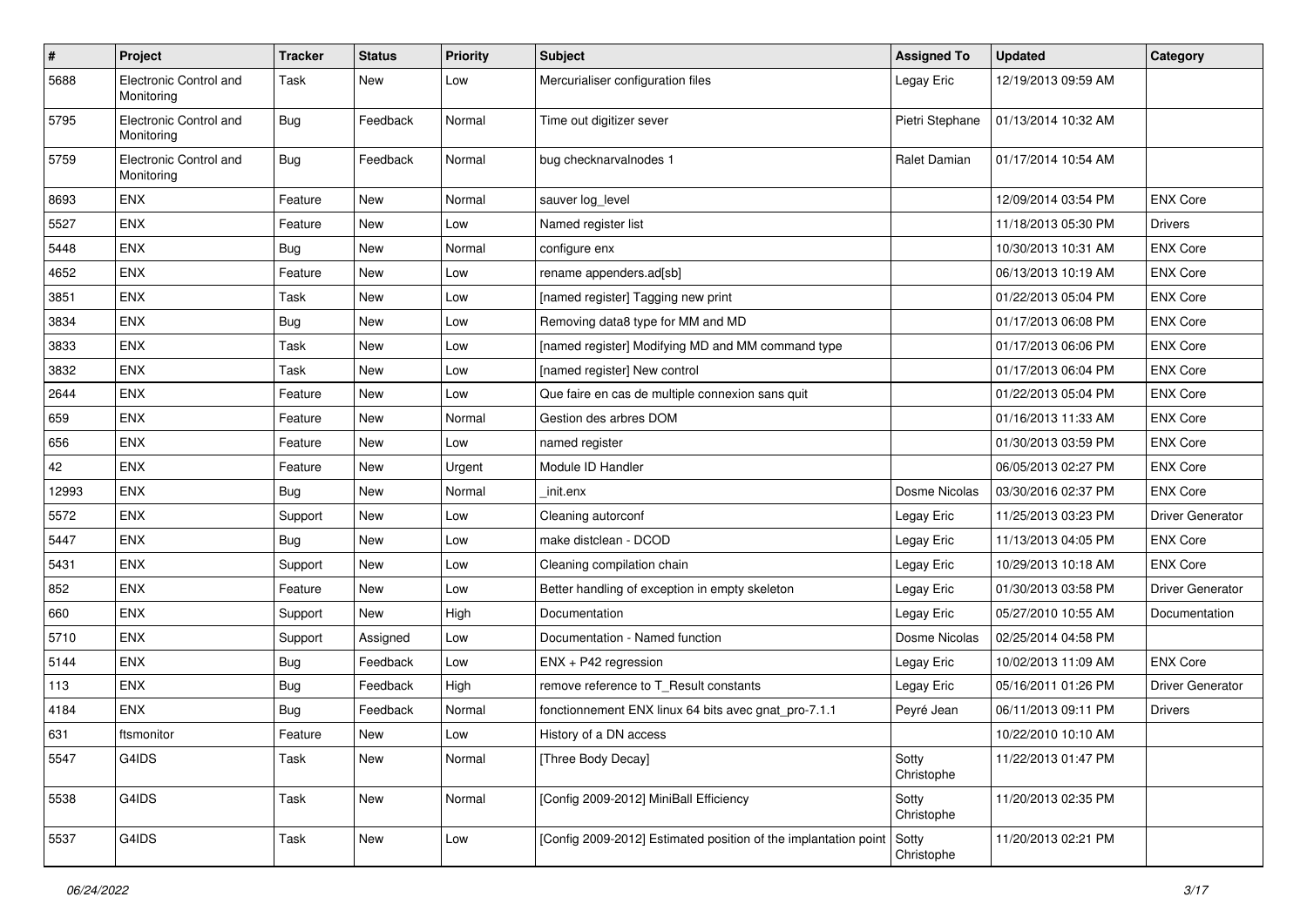| $\pmb{\#}$ | Project      | <b>Tracker</b> | <b>Status</b> | <b>Priority</b> | <b>Subject</b>                                         | <b>Assigned To</b>  | <b>Updated</b>      | Category   |
|------------|--------------|----------------|---------------|-----------------|--------------------------------------------------------|---------------------|---------------------|------------|
| 5536       | G4IDS        | Task           | New           | Low             | [Config 2009-2012] Gaussian-like vs Point-like source  | Sotty<br>Christophe | 11/20/2013 02:01 PM |            |
| 5535       | G4IDS        | Task           | <b>New</b>    | Normal          | [Config 2009-2012] Beta-"gamma (induced)" coincidences | Sotty<br>Christophe | 11/20/2013 02:39 PM |            |
| 51461      | <b>GRAND</b> | Task           | New           | Normal          | WP 4.4: pipeline simulation                            |                     | 06/24/2022 03:13 PM | soft simu  |
| 51444      | <b>GRAND</b> | Task           | New           | Normal          | WP 3.5: infra documentation                            |                     | 06/24/2022 01:50 PM | infra soft |
| 51442      | <b>GRAND</b> | Task           | <b>New</b>    | Normal          | WP 4.3: workflow and scheduler                         |                     | 06/24/2022 03:03 PM | infra soft |
| 49944      | <b>GRAND</b> | Task           | New           | Normal          | WP 10.3: data analysis                                 |                     | 03/18/2022 04:45 PM |            |
| 49943      | <b>GRAND</b> | Task           | New           | Normal          | WP 10.2: data taking                                   |                     | 03/18/2022 04:45 PM |            |
| 49942      | <b>GRAND</b> | Task           | New           | Normal          | WP 10.1: deployment                                    |                     | 03/18/2022 04:45 PM |            |
| 49941      | <b>GRAND</b> | Task           | <b>New</b>    | Normal          | WP 10: GP 300 setup                                    |                     | 03/18/2022 04:45 PM |            |
| 49940      | <b>GRAND</b> | Task           | <b>New</b>    | Normal          | WP 9.5: data analysis                                  |                     | 03/18/2022 03:35 PM |            |
| 49939      | <b>GRAND</b> | Task           | New           | Normal          | WP 9.4: data taking                                    |                     | 06/23/2022 08:19 PM |            |
| 49938      | <b>GRAND</b> | Task           | <b>New</b>    | Normal          | WP 9.3: deployment commissioning                       |                     | 03/18/2022 03:27 PM |            |
| 49937      | <b>GRAND</b> | Task           | <b>New</b>    | Normal          | WP 9.2: production detector adaptation                 |                     | 03/18/2022 03:32 PM |            |
| 49936      | <b>GRAND</b> | Task           | New           | Normal          | WP 9.1: detector design adaptation                     |                     | 03/21/2022 03:18 PM |            |
| 49935      | <b>GRAND</b> | Task           | <b>New</b>    | Normal          | WP 9: Nançay setup                                     |                     | 03/18/2022 12:20 AM |            |
| 49934      | <b>GRAND</b> | Task           | New           | Normal          | WP 8.3: trigger evaluation                             |                     | 03/21/2022 10:28 AM |            |
| 49933      | <b>GRAND</b> | Task           | <b>New</b>    | Normal          | WP 8.2: final reconstruction                           |                     | 03/18/2022 04:39 PM |            |
| 49932      | <b>GRAND</b> | Task           | <b>New</b>    | Normal          | WP 8.1: SLT info definition                            |                     | 03/18/2022 04:39 PM |            |
| 49931      | <b>GRAND</b> | Task           | New           | Normal          | WP 8: data reconstruction study                        |                     | 03/21/2022 10:28 AM |            |
| 49930      | <b>GRAND</b> | Task           | New           | Normal          | WP 7: second level trigger (SLT)                       |                     | 03/21/2022 10:28 AM |            |
| 49929      | <b>GRAND</b> | Task           | New           | Normal          | WP 6.4: frontend implementation                        |                     | 04/14/2022 02:24 PM |            |
| 49928      | <b>GRAND</b> | Task           | <b>New</b>    | Normal          | WP 6.3: testbench                                      |                     | 06/24/2022 12:58 PM |            |
| 49927      | <b>GRAND</b> | Task           | <b>New</b>    | Normal          | WP 6.2: analytical method                              |                     | 06/24/2022 12:41 PM |            |
| 49926      | <b>GRAND</b> | Task           | New           | Normal          | WP 6.1: neuronal network method                        |                     | 03/21/2022 01:40 PM |            |
| 49925      | <b>GRAND</b> | Task           | New           | Normal          | WP 6: first level trigger (FLT)                        |                     | 03/21/2022 10:28 AM |            |
| 49924      | <b>GRAND</b> | Task           | <b>New</b>    | Normal          | WP 5.2: noise event selection                          |                     | 03/18/2022 05:13 PM |            |
| 49923      | GRAND        | Task           | New           | Normal          | WP 5.5: EAS selection                                  |                     | 03/18/2022 05:13 PM |            |
| 49922      | GRAND        | Task           | New           | Normal          | WP 5.4: reconstruction                                 |                     | 03/18/2022 05:13 PM |            |
| 49921      | GRAND        | Task           | New           | Normal          | WP 5.3: calibration                                    |                     | 03/18/2022 05:13 PM |            |
| 49919      | <b>GRAND</b> | Task           | New           | Normal          | WP 5.1: data taking                                    |                     | 03/18/2022 05:13 PM |            |
| 49918      | GRAND        | Task           | New           | Normal          | WP 5: GP 13/100 experimental DB analysis               |                     | 03/18/2022 05:13 PM |            |
| 49917      | <b>GRAND</b> | Task           | New           | Normal          | WP 4.2: validation                                     |                     | 03/18/2022 03:08 PM |            |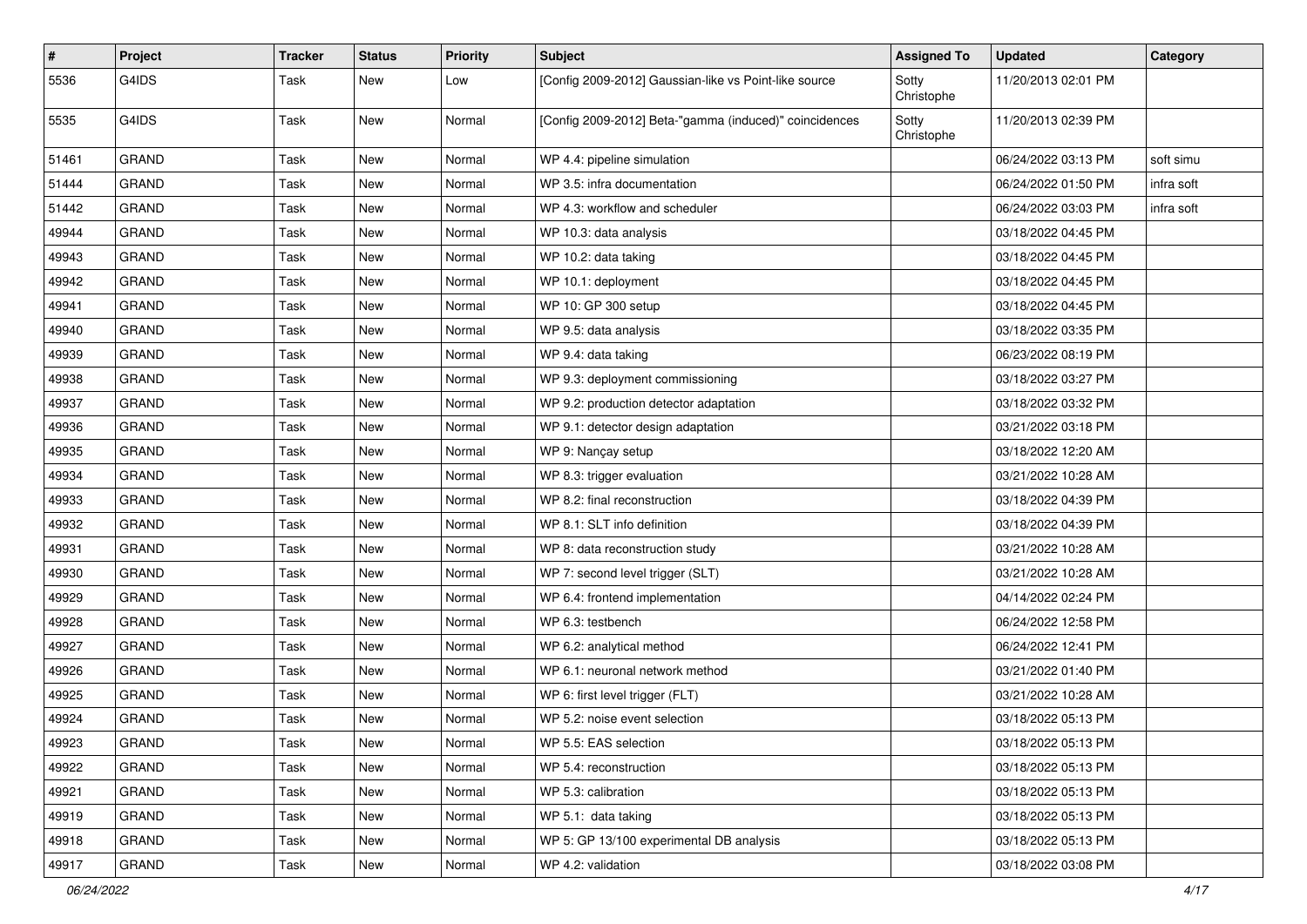| #     | Project       | <b>Tracker</b> | <b>Status</b> | <b>Priority</b> | <b>Subject</b>                                                              | <b>Assigned To</b>   | <b>Updated</b>      | Category |
|-------|---------------|----------------|---------------|-----------------|-----------------------------------------------------------------------------|----------------------|---------------------|----------|
| 49916 | <b>GRAND</b>  | Task           | <b>New</b>    | Normal          | WP 4.1: production, storing & management                                    |                      | 03/18/2022 03:06 PM |          |
| 49915 | <b>GRAND</b>  | Task           | <b>New</b>    | Normal          | WP 4: Creating GRAND simulation                                             |                      | 03/18/2022 12:20 AM |          |
| 49914 | <b>GRAND</b>  | Task           | <b>New</b>    | Normal          | WP 3.4: code distribution, software env.                                    |                      | 06/24/2022 01:41 PM |          |
| 49912 | <b>GRAND</b>  | Task           | <b>New</b>    | Normal          | WP 3.3: manage software infra : CI, quality, DB engine                      |                      | 03/18/2022 03:03 PM |          |
| 49911 | <b>GRAND</b>  | Task           | <b>New</b>    | Normal          | WP 3.2: calibration monotoring DB                                           |                      | 03/18/2022 05:13 PM |          |
| 49910 | <b>GRAND</b>  | Task           | New           | Normal          | WP 3.1: manage data event DB                                                |                      | 06/24/2022 01:55 PM |          |
| 49909 | <b>GRAND</b>  | Task           | <b>New</b>    | Normal          | WP 3: software infra and database                                           |                      | 06/24/2022 01:48 PM |          |
| 49906 | <b>GRAND</b>  | Task           | New           | Normal          | WP 1.1: finance                                                             |                      | 03/18/2022 05:13 PM |          |
| 49905 | <b>GRAND</b>  | Task           | <b>New</b>    | Normal          | WP 1: GRAND management                                                      |                      | 03/18/2022 05:13 PM |          |
| 49904 | <b>GRAND</b>  | Task           | <b>New</b>    | Normal          | WP 2.9: detector monotoring                                                 |                      | 03/18/2022 05:13 PM |          |
| 49903 | <b>GRAND</b>  | Task           | <b>New</b>    | Normal          | WP 2.8: detector calibration                                                |                      | 03/18/2022 05:13 PM |          |
| 49901 | <b>GRAND</b>  | Task           | <b>New</b>    | Normal          | WP 2.6: common tools                                                        |                      | 03/18/2022 05:13 PM |          |
| 49900 | <b>GRAND</b>  | Task           | New           | Normal          | WP 2.5: reconstruction method                                               |                      | 03/18/2022 02:57 PM |          |
| 49899 | <b>GRAND</b>  | Task           | New           | Normal          | WP 2.4: antenna network simulation                                          |                      | 06/24/2022 02:48 PM |          |
| 49898 | <b>GRAND</b>  | Task           | <b>New</b>    | Normal          | WP 2.3: unit detector modeling and coding                                   |                      | 06/24/2022 02:11 PM |          |
| 49897 | <b>GRAND</b>  | Task           | New           | Normal          | WP 2.2: input output format fie                                             |                      | 03/18/2022 12:22 AM |          |
| 49896 | <b>GRAND</b>  | Task           | <b>New</b>    | Normal          | WP 2.1: software architecture and optimization                              |                      | 03/18/2022 05:13 PM |          |
| 49895 | <b>GRAND</b>  | Task           | New           | Normal          | WP 2: GRANDLIB modelization and software                                    |                      | 06/24/2022 02:48 PM |          |
| 49902 | <b>GRAND</b>  | Task           | <b>New</b>    | Normal          | WP 2.7: code quality and documentation                                      | Colley<br>Jean-Marc  | 03/18/2022 05:13 PM |          |
| 49908 | <b>GRAND</b>  | Task           | New           | Normal          | WP 1.3 : LPNHE WP coordination                                              | Martineau<br>Olivier | 03/20/2022 05:35 PM |          |
| 49945 | <b>GRAND</b>  | Task           | <b>New</b>    | Normal          | WP 11: improvement dating of events                                         | voisin vincent       | 03/22/2022 02:31 PM |          |
| 9528  | <b>IGOSat</b> | Task           | <b>New</b>    | Normal          | phases projet                                                               |                      | 03/24/2015 03:58 PM |          |
| 9527  | <b>IGOSat</b> | Task           | New           | Normal          | (SAE / ODB) Réalisation de cartes électroniques pour le<br>satellite IGOSat |                      | 03/24/2015 03:52 PM |          |
| 9526  | <b>IGOSat</b> | Task           | <b>New</b>    | Normal          | (SCI) Electronique d'acquisition de l'instrument Scintillateur              |                      | 03/24/2015 03:50 PM |          |
| 9525  | <b>IGOSat</b> | Task           | <b>New</b>    | Normal          | (ODB / SCAO) Conception de la SCAO / Interfaçage avec<br><b>I'ODB</b>       |                      | 03/27/2015 10:11 AM |          |
| 9524  | <b>IGOSat</b> | Task           | New           | Normal          | (ODB) Logiciel de Vol                                                       |                      | 03/24/2015 03:41 PM |          |
| 9151  | <b>IGOSat</b> | Task           | New           | Normal          | (ODB) Code de simulation fonctionelle                                       |                      | 02/18/2015 05:13 PM |          |
| 9137  | <b>IGOSat</b> | Task           | New           | Normal          | (PRO) Phase C                                                               |                      | 03/24/2015 03:58 PM |          |
| 9136  | <b>IGOSat</b> | Task           | New           | Normal          | (PRO) Phase B                                                               |                      | 03/24/2015 03:58 PM |          |
| 9116  | <b>IGOSat</b> | Task           | Assigned      | Normal          | (STM) Conception mécanique                                                  |                      | 02/11/2015 03:43 PM |          |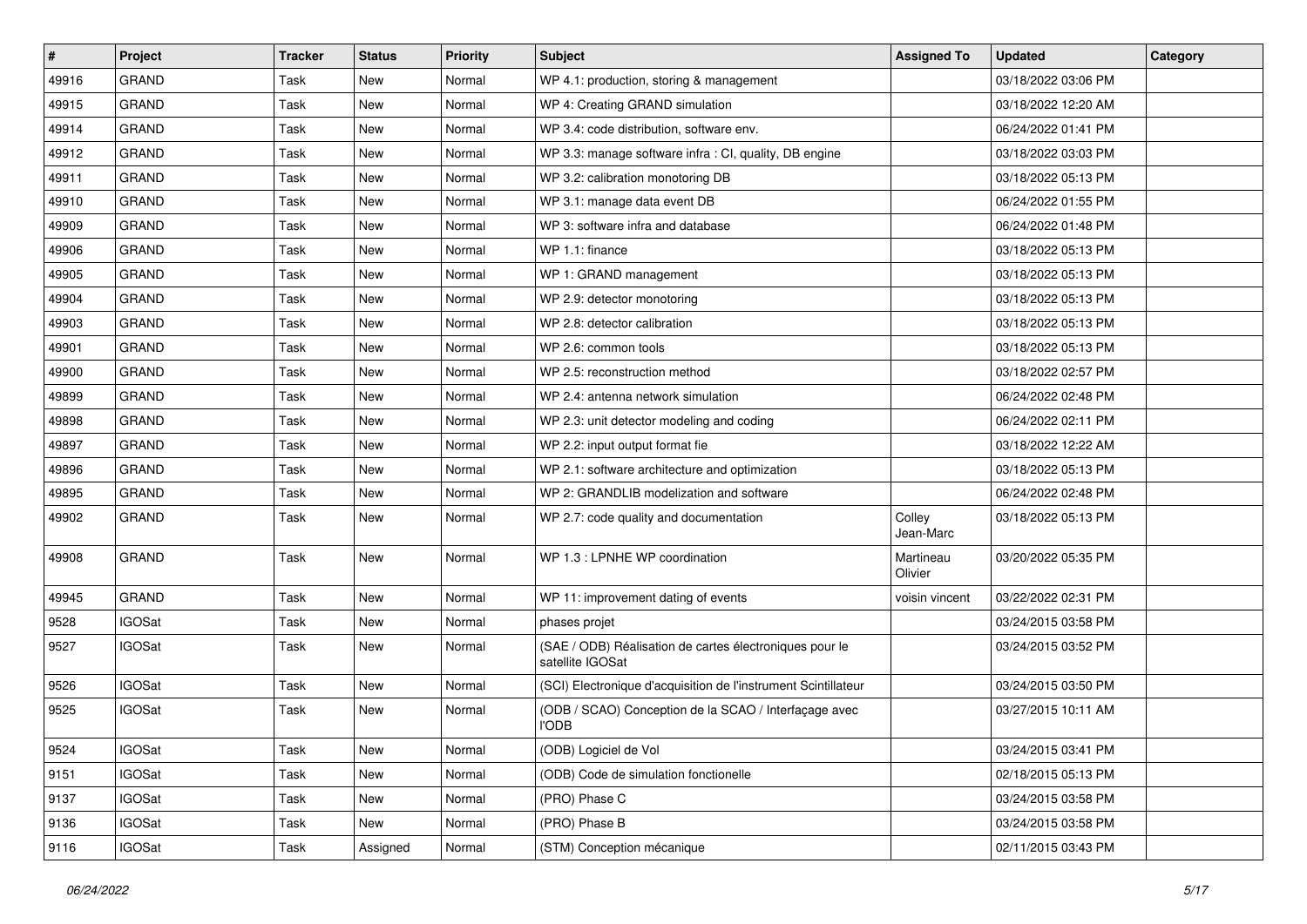| #     | Project       | <b>Tracker</b> | <b>Status</b> | <b>Priority</b> | <b>Subject</b>                                                                                                 | <b>Assigned To</b>        | <b>Updated</b>      | Category |
|-------|---------------|----------------|---------------|-----------------|----------------------------------------------------------------------------------------------------------------|---------------------------|---------------------|----------|
| 9115  | <b>IGOSat</b> | Task           | Assigned      | Normal          | (SCI) Banc de test du scintillateur, simulations et estimation de<br>la dose reçue                             |                           | 02/11/2015 03:41 PM |          |
| 9111  | <b>IGOSat</b> | Task           | Assigned      | Normal          | (TEL) Mise en oeuvre de la carte de télécommunication                                                          |                           | 03/24/2015 03:36 PM |          |
| 9109  | <b>IGOSat</b> | Task           | Assigned      | Normal          | (SYS) Ingénierie système                                                                                       |                           | 02/11/2015 02:05 PM |          |
| 9108  | <b>IGOSat</b> | Task           | Assigned      | Normal          | (SCA) Modélisation de la boucle de contrôle SCAO                                                               |                           | 02/11/2015 02:00 PM |          |
| 9103  | <b>IGOSat</b> | Task           | Assigned      | Normal          | (SCI) Banc de test du scintillateur                                                                            |                           | 02/10/2015 06:48 PM |          |
| 9102  | <b>IGOSat</b> | Task           | Assigned      | Normal          | (SOL) Conception de la station sol                                                                             |                           | 02/10/2015 06:48 PM |          |
| 9101  | <b>IGOSat</b> | Task           | Assigned      | Normal          | (STM) Réalisation d'un modèle structurel et thermique                                                          |                           | 02/10/2015 06:48 PM |          |
| 9100  | <b>IGOSat</b> | Task           | Assigned      | Normal          | (SAE) Réalisation d'un banc de test du système d'alimentation<br>électrique                                    |                           | 02/10/2015 06:48 PM |          |
| 9098  | <b>IGOSat</b> | Task           | Assigned      | Normal          | (SCA) Capteurs d'attitude et Banc de Contrôle                                                                  |                           | 02/11/2015 01:57 PM |          |
| 9099  | <b>IGOSat</b> | Task           | In progress   | Normal          | (PRO) Phase A                                                                                                  |                           | 03/24/2015 03:58 PM |          |
| 36236 | IN2P3-Forge   | Support        | New           | High            | Synchronisation demandée pour un serveur Mercurial                                                             |                           | 04/13/2021 09:07 AM |          |
| 35994 | IN2P3-Forge   | Support        | New           | Normal          | Synchronisation demandée pour un serveur Mercurial                                                             |                           | 01/11/2019 03:10 PM |          |
| 44518 | IN2P3-Forge   | <b>Bug</b>     | In progress   | High            | find-user dialog much slower since migration                                                                   | <b>ROUET</b><br>Jean-René | 05/05/2021 02:28 PM |          |
| 9491  | JEM-EUSO      | Support        | <b>New</b>    | Normal          | I need to access also to AWG Euso balloon documents                                                            |                           | 03/18/2015 03:36 PM |          |
| 7641  | KickSlot      | Feature        | In progress   | Normal          | Procédure perte mot de passe                                                                                   | Flieller Cyril            | 09/04/2014 02:55 PM |          |
| 48223 | LabInvent     | Task           | New           | Normal          | instance perso (docker)                                                                                        |                           | 12/13/2021 11:08 AM |          |
| 48222 | LabInvent     | Task           | New           | Normal          | (NEW func) Gérer Suivi d'un User                                                                               |                           | 12/13/2021 10:39 AM |          |
| 48005 | LabInvent     | Task           | New           | Normal          | <b>Bugfix toutes les Deprecated Errors</b>                                                                     |                           | 12/06/2021 02:37 PM |          |
| 47966 | LabInvent     | Task           | New           | Normal          | Ajouter test Commande (avec devis joint)                                                                       |                           | 11/30/2021 04:17 PM |          |
| 47962 | LabInvent     | Task           | <b>New</b>    | Urgent          | (IRAP only) re-install inventirap avec php7                                                                    |                           | 11/30/2021 03:17 PM |          |
| 47960 | LabInvent     | Task           | New           | Immediate       | <b>CHAMPS</b>                                                                                                  |                           | 01/19/2022 03:51 PM |          |
| 47959 | LabInvent     | Task           | New           | Normal          | *** F - ENTITY - Fournisseurs                                                                                  |                           | 11/30/2021 12:57 PM |          |
| 47958 | LabInvent     | Task           | New           | Normal          | delete (generic)                                                                                               |                           | 11/30/2021 12:47 PM |          |
| 47957 | LabInvent     | Feature        | New           | Normal          | *** F - ENTITY - Les GROUPES (de User ou Materiel) :<br>Thématique, Métier, Projet, Site (+ Pole ou Service ?) |                           | 12/13/2021 11:12 AM |          |
| 47954 | LabInvent     | Task           | New           | Normal          | 1 - CREATED                                                                                                    |                           | 11/30/2021 01:27 PM |          |
| 47953 | LabInvent     | Task           | New           | Normal          | 2a - TOBEORDERED (optionnel)                                                                                   |                           | 11/30/2021 01:27 PM |          |
| 47952 | LabInvent     | Task           | New           | High            | Ecran d'accueil à restructurer                                                                                 |                           | 11/30/2021 03:43 PM |          |
| 47951 | LabInvent     | Feature        | New           | Normal          | *** F - Etiquettes & Imprimantes                                                                               |                           | 11/30/2021 01:42 PM |          |
| 47950 | LabInvent     | Task           | New           | Normal          | DB complète à mettre à jour                                                                                    |                           | 11/30/2021 12:26 PM |          |
| 47947 | LabInvent     | Task           | New           | High            | docker only                                                                                                    |                           | 12/13/2021 11:07 AM |          |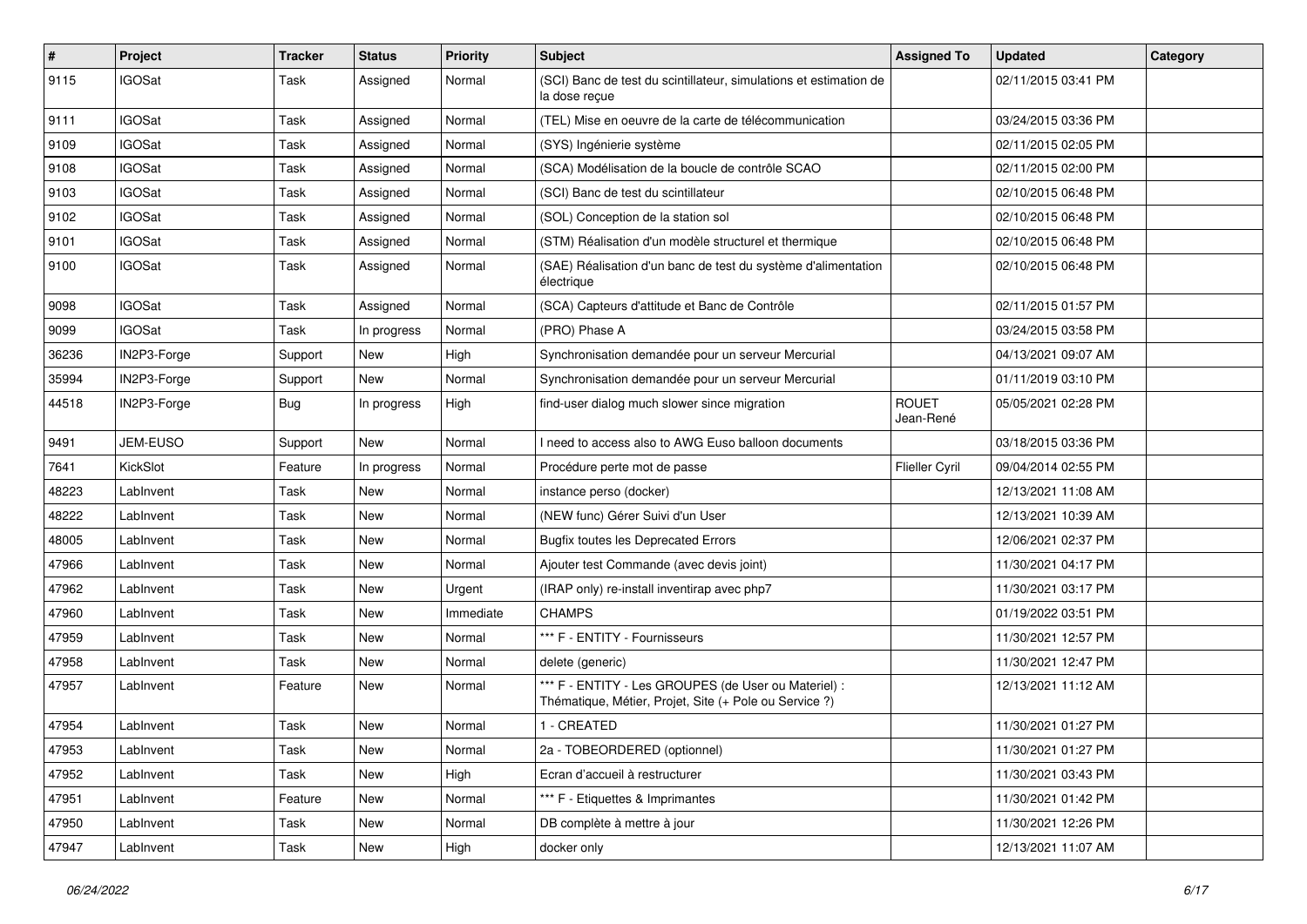| #     | Project   | <b>Tracker</b> | <b>Status</b> | <b>Priority</b> | <b>Subject</b>                                                                                | <b>Assigned To</b> | <b>Updated</b>      | Category |
|-------|-----------|----------------|---------------|-----------------|-----------------------------------------------------------------------------------------------|--------------------|---------------------|----------|
| 47946 | LabInvent | Task           | New           | Normal          | classic only                                                                                  |                    | 12/03/2021 09:50 AM |          |
| 47945 | LabInvent | Task           | <b>New</b>    | Normal          | ALL                                                                                           |                    | 11/30/2021 12:23 PM |          |
| 47942 | LabInvent | Task           | New           | High            | index (generic)                                                                               |                    | 11/30/2021 03:48 PM |          |
| 47937 | LabInvent | Task           | New           | High            | Read (index & view) (generic ?)                                                               |                    | 11/30/2021 03:48 PM |          |
| 47936 | LabInvent | Task           | New           | High            | 3-4 - TBO & ARCHIVED                                                                          |                    | 11/30/2021 03:43 PM |          |
| 47935 | LabInvent | Task           | <b>New</b>    | Normal          | 2b - VALIDATED                                                                                |                    | 11/30/2021 01:27 PM |          |
| 47934 | LabInvent | Task           | <b>New</b>    | High            | LIFECYCLE (Status): CREATED => (TBO) => VALIDATED<br>$\Rightarrow$ TBA $\Rightarrow$ ARCHIVED |                    | 11/30/2021 03:43 PM |          |
| 47932 | LabInvent | Feature        | New           | Normal          | *** F - DOC (documentation)                                                                   |                    | 11/30/2021 01:10 PM |          |
| 47930 | LabInvent | Task           | <b>New</b>    | Normal          | *** F - ENTITY - QrCode                                                                       |                    | 11/30/2021 01:26 PM |          |
| 47927 | LabInvent | Task           | New           | High            | A gérer via fichier conf YAML                                                                 |                    | 11/30/2021 03:47 PM |          |
| 47926 | LabInvent | Task           | New           | High            | Instance DEMO docker - à installer sur hyp2 puis sur VM<br>pweb3                              |                    | 12/13/2021 11:07 AM |          |
| 47925 | LabInvent | Task           | <b>New</b>    | Normal          | (après cakephp v4) Passer à Php 8                                                             |                    | 11/30/2021 11:48 AM |          |
| 47924 | LabInvent | Task           | New           | Normal          | (après 3.9) Passer à v4                                                                       |                    | 11/30/2021 11:48 AM |          |
| 47922 | LabInvent | Task           | New           | Immediate       | Passer directement à v3.LAST (3.10.1)                                                         |                    | 12/02/2021 04:45 PM |          |
| 47921 | LabInvent | Feature        | New           | Immediate       | *** F - Framework CakePhp                                                                     |                    | 12/02/2021 04:45 PM |          |
| 47914 | LabInvent | Task           | New           | High            | index (generic)                                                                               |                    | 11/30/2021 03:50 PM |          |
| 47913 | LabInvent | Task           | New           | Normal          | ROLES (profils)                                                                               |                    | 11/30/2021 01:39 PM |          |
| 47912 | LabInvent | Task           | New           | High            | (VUE) Elements et Helper                                                                      |                    | 11/30/2021 03:51 PM |          |
| 47911 | LabInvent | Task           | New           | Normal          | Create/Update (add edit generic)                                                              |                    | 11/30/2021 11:04 AM |          |
| 47907 | LabInvent | Task           | New           | Normal          | *** F - Config YAML (champs materiels) : champs obligatoires,<br>recommandés, ou readonly     |                    | 11/30/2021 01:25 PM |          |
| 47906 | LabInvent | Task           | New           | Urgent          | Champs virtuels                                                                               |                    | 11/30/2021 03:50 PM |          |
| 47905 | LabInvent | Task           | New           | Urgent          | Read (index & view) (generic)                                                                 |                    | 12/01/2021 11:21 AM |          |
| 47903 | LabInvent | Task           | New           | Urgent          | Rappels automatiques pour les suivis récurrents (périodiques)                                 |                    | 12/01/2021 11:17 AM |          |
| 47901 | LabInvent | Task           | New           | Urgent          | Read (view & index)                                                                           |                    | 12/01/2021 11:17 AM |          |
| 47899 | LabInvent | Task           | New           | Urgent          | view (generic)                                                                                |                    | 12/01/2021 11:21 AM |          |
| 47897 | LabInvent | Task           | New           | High            | *** F - Stats (Users)                                                                         |                    | 11/30/2021 03:48 PM |          |
| 47895 | LabInvent | Feature        | New           | Normal          | *** F - ENTITY - Documents attachés (à Materiel ou Suivi)                                     |                    | 12/13/2021 11:09 AM |          |
| 47893 | LabInvent | Task           | New           | Normal          | Views                                                                                         |                    | 11/30/2021 01:21 PM |          |
| 47890 | LabInvent | Task           | New           | High            | Commander (demande achat)                                                                     |                    | 01/19/2022 03:48 PM |          |
| 47889 | LabInvent | Task           | New           | Normal          | Changer statut - setStatusTo*()                                                               |                    | 11/30/2021 01:19 PM |          |
| 47886 | LabInvent | Task           | New           | Urgent          | Notifications                                                                                 |                    | 11/30/2021 03:45 PM |          |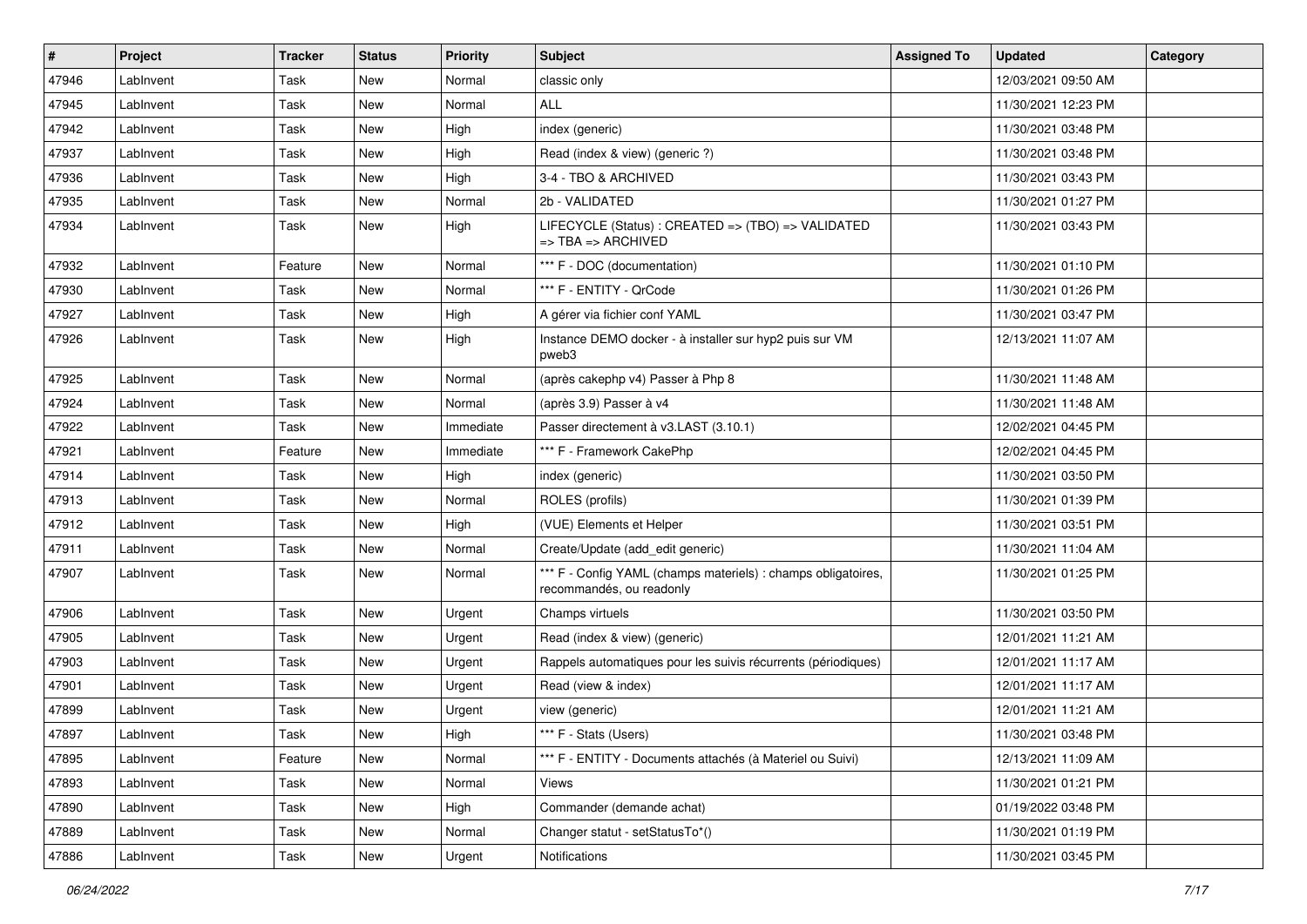| #     | Project   | <b>Tracker</b> | <b>Status</b> | <b>Priority</b> | <b>Subject</b>                                                              | <b>Assigned To</b> | <b>Updated</b>      | Category |
|-------|-----------|----------------|---------------|-----------------|-----------------------------------------------------------------------------|--------------------|---------------------|----------|
| 47885 | LabInvent | Task           | New           | Normal          | filtrage (voir formulaire index)                                            |                    | 11/30/2021 01:30 PM |          |
| 47884 | LabInvent | Task           | <b>New</b>    | High            | partitionnement par Site (besoin IP2I/LMA)                                  |                    | 11/30/2021 03:43 PM |          |
| 47883 | LabInvent | Task           | New           | Normal          | formulaire de recherche multi-critères                                      |                    | 11/30/2021 01:30 PM |          |
| 47882 | LabInvent | Task           | <b>New</b>    | High            | Delete - delete                                                             |                    | 11/30/2021 03:42 PM |          |
| 47881 | LabInvent | Task           | <b>New</b>    | High            | Read - view                                                                 |                    | 11/30/2021 03:42 PM |          |
| 47880 | LabInvent | Task           | New           | Normal          | Read - index                                                                |                    | 11/30/2021 01:16 PM |          |
| 47879 | LabInvent | Task           | <b>New</b>    | High            | Create/Update - add_edit                                                    |                    | 11/30/2021 03:42 PM |          |
| 47878 | LabInvent | Task           | New           | High            | Autres                                                                      |                    | 11/30/2021 03:44 PM |          |
| 47877 | LabInvent | Task           | <b>New</b>    | High            | find (search)                                                               |                    | 11/30/2021 03:43 PM |          |
| 47876 | LabInvent | Task           | <b>New</b>    | High            | CRUD                                                                        |                    | 11/30/2021 03:42 PM |          |
| 47875 | LabInvent | Feature        | <b>New</b>    | Urgent          | *** F - ENTITY GÉNÉRIQUE - Actions & Vues génériques (&<br>Refactorisation) |                    | 12/01/2021 11:21 AM |          |
| 47874 | LabInvent | Task           | New           | Urgent          | <b>Stats</b>                                                                |                    | 11/30/2021 03:44 PM |          |
| 47873 | LabInvent | Task           | <b>New</b>    | Normal          | Model (Entity & Table)                                                      |                    | 12/01/2021 09:37 AM |          |
| 47872 | LabInvent | Task           | <b>New</b>    | High            | <b>Actions &amp; Vues</b>                                                   |                    | 11/30/2021 03:42 PM |          |
| 47871 | LabInvent | Task           | New           | Normal          | Autorisations                                                               |                    | 11/30/2021 01:29 PM |          |
| 47870 | LabInvent | Task           | New           | Normal          | Tests (Materiels)                                                           |                    | 11/30/2021 03:38 PM |          |
| 47869 | LabInvent | Feature        | New           | Normal          | *** F - Tests                                                               |                    | 12/06/2021 02:28 PM |          |
| 47868 | LabInvent | Task           | <b>New</b>    | Normal          | *** F - Super Entité (AppController, AppTable)                              |                    | 11/30/2021 01:34 PM |          |
| 47867 | LabInvent | Task           | <b>New</b>    | High            | *** F - Autorisations (Users)                                               |                    | 11/30/2021 03:47 PM |          |
| 47866 | LabInvent | Feature        | New           | Urgent          | *** F - Installation                                                        |                    | 12/13/2021 11:08 AM |          |
| 47865 | LabInvent | Feature        | <b>New</b>    | Normal          | *** F - Configuration générale                                              |                    | 12/13/2021 11:06 AM |          |
| 47864 | LabInvent | Feature        | <b>New</b>    | Normal          | *** F - ENTITY - Autres                                                     |                    | 11/30/2021 12:57 PM |          |
| 47863 | LabInvent | Feature        | New           | High            | *** F - ENTITY - Users                                                      |                    | 11/30/2021 03:43 PM |          |
| 47862 | LabInvent | Feature        | New           | Normal          | *** F - ENTITY - Prets (de Materiel)                                        |                    | 12/13/2021 11:10 AM |          |
| 47861 | LabInvent | Feature        | New           | Urgent          | *** F - ENTITY - Suivis (de Materiel ou User)                               |                    | 12/13/2021 11:10 AM |          |
| 47860 | LabInvent | Feature        | <b>New</b>    | Immediate       | *** F - ENTITY - Materiels                                                  |                    | 01/19/2022 03:51 PM |          |
| 48758 | LabInvent | Task           | <b>New</b>    | Immediate       | Modifs demandées par C. Feugeade le 18/1/22                                 | Pallier Etienne    | 01/19/2022 04:22 PM |          |
| 48757 | LabInvent | Feature        | New           | Immediate       | *** F - DIVERS TODO (à dispatcher)                                          | Pallier Etienne    | 01/19/2022 04:12 PM |          |
| 37910 | Lavoisier | Feature        | New           | High            | do not log AdaptorException when they are already sent to the<br>user       |                    | 07/25/2019 09:41 AM |          |
| 37461 | Lavoisier | Feature        | New           | Normal          | add support for jdk 11                                                      |                    | 04/25/2019 01:53 PM |          |
| 35692 | Lavoisier | <b>Bug</b>     | New           | Normal          | namespace not removed for a given use-case                                  |                    | 11/27/2018 05:35 PM |          |
| 34801 | Lavoisier | Feature        | New           | Normal          | add support for attribute @if in element view/variable                      |                    | 07/31/2018 12:57 PM |          |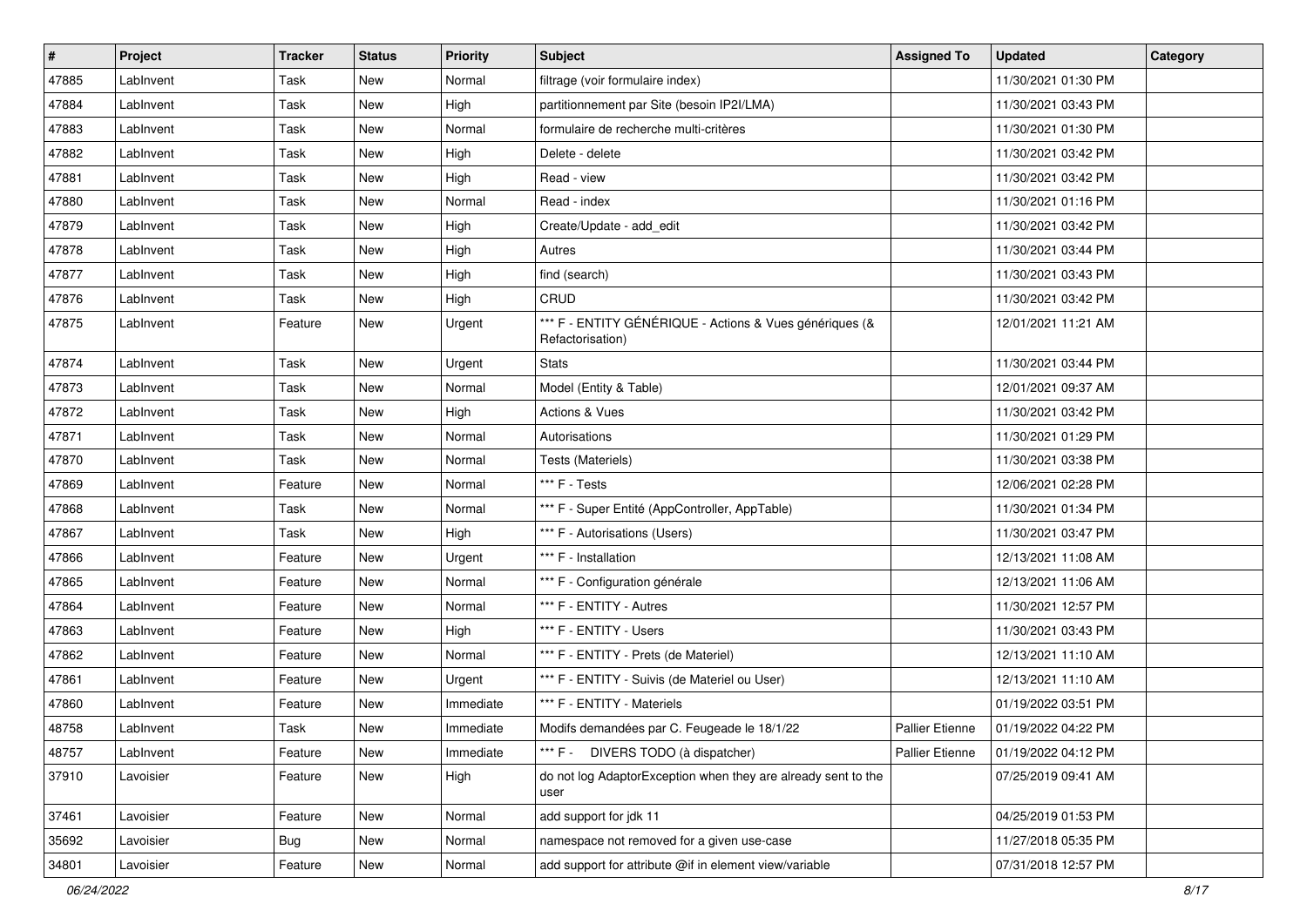| #     | Project   | <b>Tracker</b> | <b>Status</b> | <b>Priority</b> | Subject                                                                                                | <b>Assigned To</b> | <b>Updated</b>      | Category                      |
|-------|-----------|----------------|---------------|-----------------|--------------------------------------------------------------------------------------------------------|--------------------|---------------------|-------------------------------|
| 33857 | Lavoisier | <b>Bug</b>     | <b>New</b>    | Normal          | post-processors namespace mapping must be defined in view                                              |                    | 06/18/2018 01:29 PM | Engine                        |
| 33350 | Lavoisier | Feature        | <b>New</b>    | Low             | add a XPath function multireplace()                                                                    |                    | 05/31/2018 03:49 PM | Engine                        |
| 32928 | Lavoisier | Feature        | <b>New</b>    | Normal          | support enumeration in route properties                                                                |                    | 05/18/2018 02:23 PM | Service                       |
| 30741 | Lavoisier | Feature        | <b>New</b>    | Low             | add research button on web site                                                                        |                    | 04/04/2018 10:53 AM | Doc                           |
| 30735 | Lavoisier | Feature        | <b>New</b>    | Low             | write documentation about the admin web console                                                        |                    | 04/04/2018 10:52 AM | Doc                           |
| 27576 | Lavoisier | Feature        | <b>New</b>    | Normal          | add a parameter "priority" on WhenCreatedTrigger                                                       |                    | 02/02/2018 03:18 PM | Engine                        |
| 27570 | Lavoisier | Feature        | <b>New</b>    | Normal          | NotifiedTrigger should bypass attribute @ignore-during                                                 |                    | 02/02/2018 03:05 PM | Engine                        |
| 26907 | Lavoisier | Feature        | <b>New</b>    | Normal          | implement XPath function format-number()                                                               |                    | 01/10/2018 03:18 PM | <b>XML Template</b><br>Engine |
| 20738 | Lavoisier | <b>Bug</b>     | New           | Low             | Stacktrace                                                                                             |                    | 08/30/2017 10:39 AM | Stacktrace                    |
| 11915 | Lavoisier | Feature        | <b>New</b>    | Normal          | change the parameters of plugin ChartRenderer                                                          |                    | 02/05/2016 12:25 PM | Adaptors                      |
| 11484 | Lavoisier | Feature        | <b>New</b>    | Low             | improve command "lavoisier-upgrade.sh"                                                                 |                    | 04/10/2018 11:06 AM |                               |
| 11100 | Lavoisier | <b>Bug</b>     | New           | Normal          | <element-ignore> should not remove the namespace<br/>declaration (xmlns)</element-ignore>              |                    | 10/16/2015 01:48 PM | <b>XML Template</b><br>Engine |
| 10315 | Lavoisier | Feature        | <b>New</b>    | Normal          | Index size of IndexedFileCache plugin is limited by the max<br>number of inodes                        |                    | 07/07/2015 10:12 AM | Adaptors                      |
| 9799  | Lavoisier | Feature        | New           | Normal          | esxl function missing : add-duration                                                                   |                    | 04/30/2015 11:00 AM |                               |
| 9778  | Lavoisier | Feature        | <b>New</b>    | Normal          | support cookies in HTTPConnector                                                                       |                    | 04/28/2015 01:39 PM | Adaptors                      |
| 9704  | Lavoisier | Feature        | <b>New</b>    | Normal          | add option --override to lavoisier-upgrade.sh                                                          |                    | 04/15/2015 10:07 AM |                               |
| 9624  | Lavoisier | Feature        | <b>New</b>    | Normal          | when cache is empty and being built, user queries should be<br>waiting for it rather than failing      |                    | 04/01/2015 06:30 PM | Engine                        |
| 9623  | Lavoisier | <b>Bug</b>     | <b>New</b>    | Normal          | SynchronousCacheConnector stays in building state until the<br>calling view is finished                |                    | 04/01/2015 06:21 PM | Adaptors                      |
| 9622  | Lavoisier | Feature        | <b>New</b>    | Normal          | add links to fallback views into view "dependencies"                                                   |                    | 04/01/2015 06:19 PM | Console                       |
| 9607  | Lavoisier | Feature        | <b>New</b>    | Normal          | Add SAML 2.0 support in Lavoisier                                                                      |                    | 04/01/2015 11:32 AM | Adaptors                      |
| 9606  | Lavoisier | Feature        | <b>New</b>    | High            | add attribute @encoding to element <connector></connector>                                             |                    | 03/31/2015 06:29 PM | Engine                        |
| 9564  | Lavoisier | Feature        | New           | Normal          | reorganize <pre-renderer> section</pre-renderer>                                                       |                    | 03/30/2015 10:37 AM | Engine                        |
| 9563  | Lavoisier | Feature        | <b>New</b>    | Normal          | support <elements-ignore> into <element-create-as-parent></element-create-as-parent></elements-ignore> |                    | 03/30/2015 10:30 AM | <b>XML Template</b><br>Engine |
| 9562  | Lavoisier | Feature        | <b>New</b>    | Normal          | re-implement <pre-renderers> in streaming mode</pre-renderers>                                         |                    | 03/30/2015 10:32 AM | Engine                        |
| 9560  | Lavoisier | Feature        | New           | Normal          | SurroundSerializer should ignore header lines (starting with<br>$\langle$ ?)                           |                    | 03/30/2015 10:17 AM | Adaptors                      |
| 9559  | Lavoisier | Feature        | New           | Normal          | develop a TextRenderer plugin                                                                          |                    | 03/30/2015 10:15 AM | Adaptors                      |
| 9496  | Lavoisier | Feature        | New           | High            | upgrade to more recent version of JSW                                                                  |                    | 03/18/2015 06:34 PM | <b>Build</b>                  |
| 9467  | Lavoisier | Feature        | New           | Normal          | improve flexibility of JSONRenderer                                                                    |                    | 03/16/2015 01:54 PM | Adaptors                      |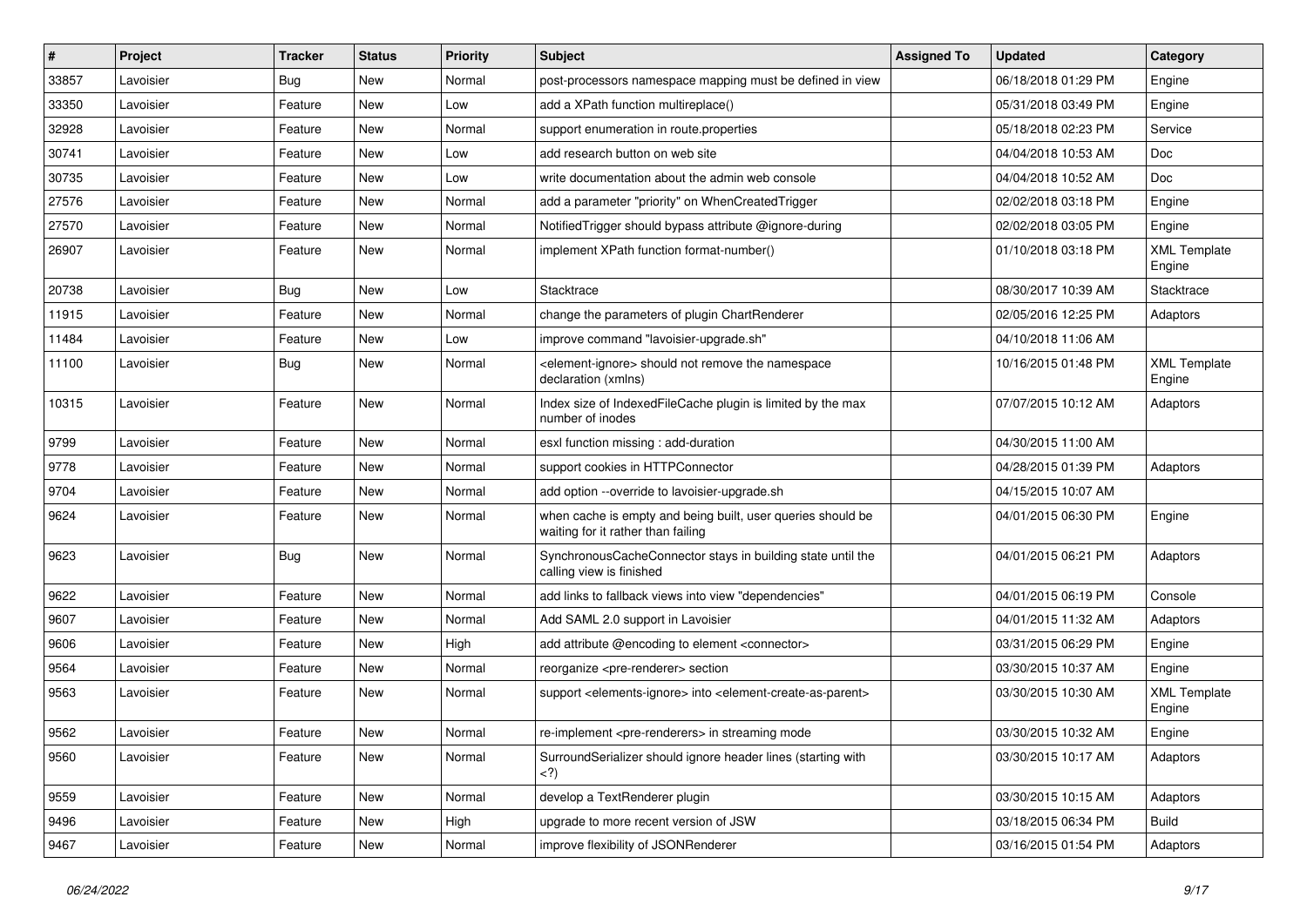| $\sharp$ | Project   | <b>Tracker</b> | <b>Status</b> | <b>Priority</b> | Subject                                                                                 | <b>Assigned To</b> | <b>Updated</b>      | Category                       |
|----------|-----------|----------------|---------------|-----------------|-----------------------------------------------------------------------------------------|--------------------|---------------------|--------------------------------|
| 9086     | Lavoisier | Feature        | New           | High            | enable refreshing all notifiable caches with one single click                           |                    | 02/09/2015 12:37 PM | Console                        |
| 8817     | Lavoisier | Feature        | New           | Normal          | develop a XML template optimizer                                                        |                    | 12/19/2014 05:10 PM | <b>XML Template</b><br>Engine  |
| 8405     | Lavoisier | Feature        | <b>New</b>    | Normal          | implement XPath function choose_not_null(arg1, arg2)                                    |                    | 10/30/2014 02:21 PM | Engine                         |
| 8404     | Lavoisier | Feature        | <b>New</b>    | Normal          | support parameters in <pre-renderers></pre-renderers>                                   |                    | 10/30/2014 11:03 AM | Engine                         |
| 8380     | Lavoisier | <b>Bug</b>     | New           | Normal          | remove attribute @evaluated from generated adaptors<br>documentation                    |                    | 10/28/2014 04:51 PM | Doc                            |
| 8379     | Lavoisier | <b>Bug</b>     | New           | Normal          | NullPointerException at startup                                                         |                    | 10/28/2014 04:49 PM |                                |
| 8261     | Lavoisier | Feature        | <b>New</b>    | Normal          | support attribute @out-xpath on <element></element>                                     |                    | 10/17/2014 07:15 PM | <b>XML Template</b><br>Engine  |
| 8260     | Lavoisier | Feature        | <b>New</b>    | Normal          | develop plugin ElementProcessor                                                         |                    | 10/17/2014 07:10 PM | Adaptors                       |
| 8259     | Lavoisier | Feature        | New           | Normal          | support parameter "renderer" in ZipRenderer and<br>GZipRenderer                         |                    | 10/17/2014 07:08 PM | Adaptors                       |
| 8258     | Lavoisier | Feature        | <b>New</b>    | Normal          | add attribute @default to <renderers></renderers>                                       |                    | 10/17/2014 07:07 PM | Engine                         |
| 8241     | Lavoisier | Feature        | <b>New</b>    | Normal          | improve dropdown list of view "form"                                                    |                    | 10/15/2014 06:05 PM | Engine                         |
| 8240     | Lavoisier | Feature        | New           | Normal          | LDAPConnector/LDIFSerializer should generate data in DSML<br>format                     |                    | 10/15/2014 06:02 PM | Adaptors                       |
| 8217     | Lavoisier | <b>Bug</b>     | New           | Normal          | Logo demo view seems broken                                                             |                    | 10/13/2014 02:06 PM |                                |
| 8172     | Lavoisier | Feature        | New           | Normal          | support XPath function append()                                                         |                    | 10/06/2014 10:43 AM | <b>XML Template</b><br>Engine  |
| 8132     | Lavoisier | Feature        | New           | Normal          | support attribute @first-child-attributes in <element></element>                        |                    | 09/30/2014 04:28 PM |                                |
| 8055     | Lavoisier | <b>Bug</b>     | New           | Normal          | view "debug" fails when Lavoisier is installed in a directory with<br>special character |                    | 09/19/2014 05:02 PM |                                |
| 7811     | Lavoisier | Feature        | New           | Normal          | support server-side argument validation with XPath                                      |                    | 07/30/2014 05:05 PM |                                |
| 7649     | Lavoisier | Feature        | <b>New</b>    | Normal          | develop a XMLTemplateProcessor plugin                                                   |                    | 07/04/2014 05:52 PM | Adaptors                       |
| 7619     | Lavoisier | Feature        | <b>New</b>    | Normal          | replace @INCLUDES with #include in properties files                                     |                    | 07/04/2014 11:17 AM | Engine                         |
| 7566     | Lavoisier | <b>Bug</b>     | New           | Low             | fields of view "form" are disabled when they have default value                         |                    | 06/27/2014 04:53 PM | Console                        |
| 7465     | Lavoisier | <b>Bug</b>     | <b>New</b>    | Normal          | fix all the relative URL used by the web console                                        |                    | 06/17/2014 04:57 PM | Console                        |
| 7464     | Lavoisier | Feature        | <b>New</b>    | Normal          | replace XSL with HTML template in web console                                           |                    | 06/17/2014 04:55 PM | Console                        |
| 7463     | Lavoisier | Feature        | <b>New</b>    | Normal          | add attribute tpl:url._                                                                 |                    | 06/17/2014 04:54 PM | <b>HTML Template</b><br>Engine |
| 7461     | Lavoisier | Feature        | New           | High            | add XPath function url()                                                                |                    | 02/17/2015 01:04 PM | Engine                         |
| 7460     | Lavoisier | Feature        | New           | High            | support HTTP proxy                                                                      |                    | 02/17/2015 01:04 PM |                                |
| 7325     | Lavoisier | Feature        | New           | Normal          | support filtering dependencies graph by categories                                      |                    | 06/04/2014 05:14 PM | Console                        |
| 6687     | Lavoisier | Feature        | New           | Low             | develop a CronTrigger                                                                   |                    | 03/27/2014 04:36 PM | Adaptors                       |
| 6360     | Lavoisier | Feature        | New           | Low             | develop a EntriesProcessor (or a EntriesRenderer)                                       |                    | 03/05/2014 03:22 PM | Adaptors                       |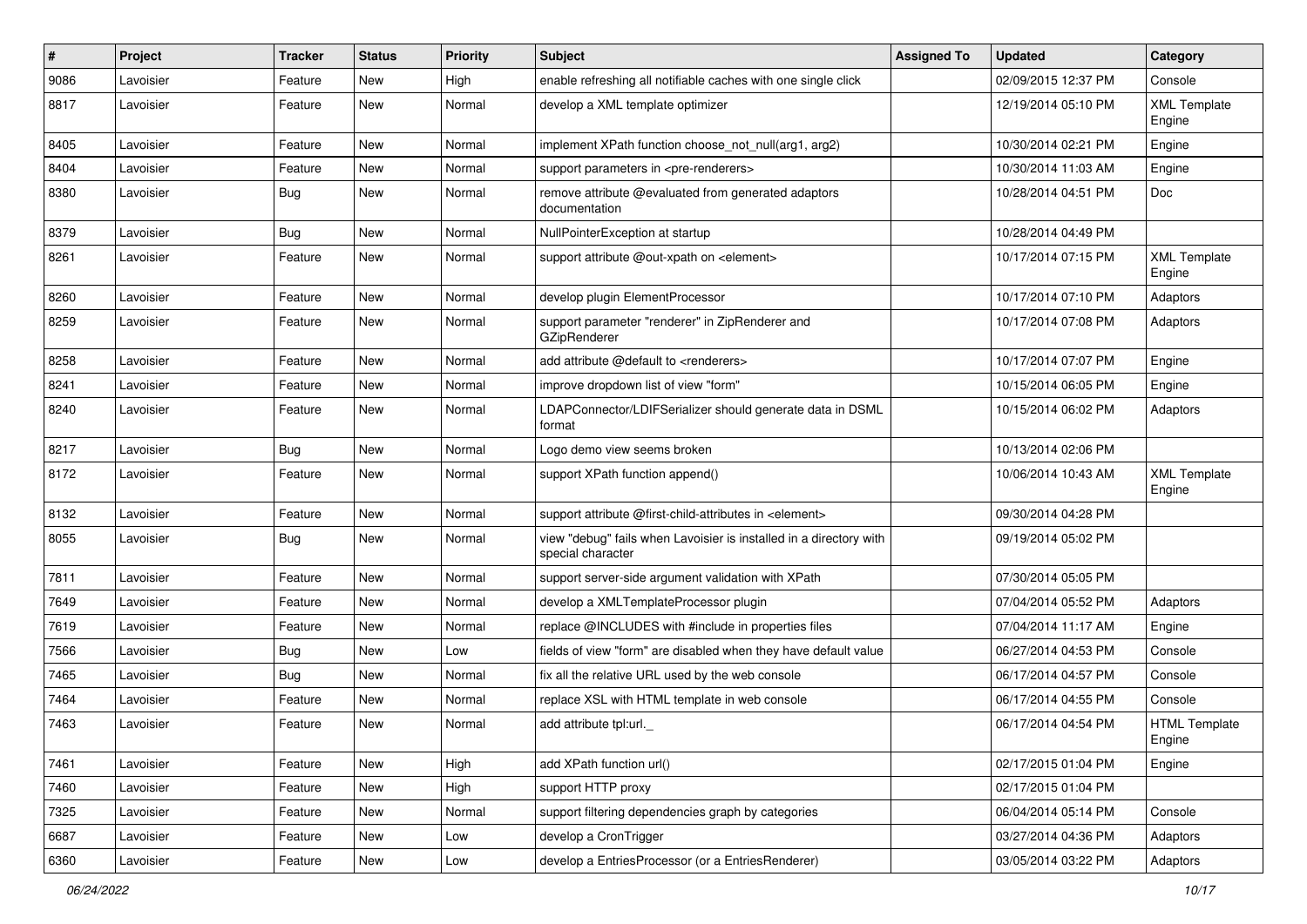| $\sharp$ | Project         | <b>Tracker</b> | <b>Status</b> | <b>Priority</b> | Subject                                                                                                                   | <b>Assigned To</b> | <b>Updated</b>      | Category                      |
|----------|-----------------|----------------|---------------|-----------------|---------------------------------------------------------------------------------------------------------------------------|--------------------|---------------------|-------------------------------|
| 6353     | Lavoisier       | Feature        | <b>New</b>    | Low             | support new parameter type "Language"                                                                                     |                    | 03/24/2014 10:40 AM | Engine                        |
| 6325     | Lavoisier       | Feature        | <b>New</b>    | Low             | enable limiting the maximum output size                                                                                   |                    | 03/24/2014 10:40 AM | Engine                        |
| 6303     | Lavoisier       | Feature        | <b>New</b>    | Low             | support attributes @package and @id on <config></config>                                                                  |                    | 03/24/2014 10:31 AM | Engine                        |
| 6260     | Lavoisier       | Feature        | <b>New</b>    | Low             | support introspection of view-template                                                                                    |                    | 03/24/2014 10:40 AM | Engine                        |
| 5558     | Lavoisier       | Feature        | <b>New</b>    | Low             | add XPath function build_xpath()                                                                                          |                    | 11/29/2013 09:58 AM | Engine                        |
| 5090     | Lavoisier       | Feature        | <b>New</b>    | Low             | add new adaptor type : <writer></writer>                                                                                  |                    | 03/24/2014 10:26 AM | Engine                        |
| 5009     | Lavoisier       | Feature        | <b>New</b>    | Low             | <b>ICalRenderer</b>                                                                                                       |                    | 01/21/2014 06:02 PM | Adaptors                      |
| 5008     | Lavoisier       | Feature        | New           | Low             | <b>ICalSerializer</b>                                                                                                     |                    | 01/21/2014 06:01 PM | Adaptors                      |
| 4934     | Lavoisier       | Feature        | <b>New</b>    | Low             | implement some additional cache adaptors                                                                                  |                    | 02/07/2014 04:59 PM | Adaptors                      |
| 4906     | Lavoisier       | Feature        | <b>New</b>    | Low             | XPath2SQLTemplate : add support for SQL functions                                                                         |                    | 03/24/2014 10:26 AM | Adaptors                      |
| 4905     | Lavoisier       | Feature        | New           | Low             | XPath2SQLTemplate : add support for XPath functions                                                                       |                    | 03/24/2014 10:26 AM | Adaptors                      |
| 4904     | Lavoisier       | Feature        | <b>New</b>    | Low             | XPath2SQLTemplate : add support for ORDER BY                                                                              |                    | 03/24/2014 10:26 AM | Adaptors                      |
| 4871     | Lavoisier       | Feature        | <b>New</b>    | Low             | ExcelSerializer                                                                                                           |                    | 03/24/2014 10:26 AM | Adaptors                      |
| 4870     | Lavoisier       | Feature        | <b>New</b>    | Low             | BinarySerializer                                                                                                          |                    | 03/24/2014 10:26 AM | Adaptors                      |
| 4867     | Lavoisier       | Feature        | <b>New</b>    | Low             | ScalaProcessor                                                                                                            |                    | 03/24/2014 10:26 AM | Adaptors                      |
| 4866     | Lavoisier       | Feature        | New           | Low             | <b>XQueryConnector</b>                                                                                                    |                    | 03/24/2014 10:26 AM | Adaptors                      |
| 4865     | Lavoisier       | Feature        | <b>New</b>    | Low             | support remote connection in JMXConnector                                                                                 |                    | 03/24/2014 10:26 AM | Adaptors                      |
| 4863     | Lavoisier       | Feature        | <b>New</b>    | Low             | YAMLRenderer                                                                                                              |                    | 03/24/2014 10:26 AM | Adaptors                      |
| 5442     | Lavoisier       | Feature        | <b>New</b>    | Low             | create a view 'stoppoint'                                                                                                 | Lequeux Olivier    | 10/29/2013 05:02 PM | Console                       |
| 5051     | Lavoisier       | Support        | <b>New</b>    | Normal          | Explain cache trigger workflow                                                                                            | Lequeux Olivier    | 09/13/2013 10:36 AM | Doc                           |
| 41294    | Lavoisier       | Feature        | <b>New</b>    | High            | add support for attribute @null in namespace<br>http://software.in2p3.fr/lavoisier/tables.xsd                             | Reynaud<br>Sylvain | 09/25/2020 03:38 PM | Engine                        |
| 29154    | Lavoisier       | <b>Bug</b>     | New           | Normal          | wrong context when mixing <element-create-as-parent> and<br/><element-create></element-create></element-create-as-parent> | Reynaud<br>Sylvain | 03/06/2018 11:09 AM | <b>XML Template</b><br>Engine |
| 27459    | Lavoisier       | <b>Bug</b>     | <b>New</b>    | Normal          | namespace disappear when root node is renamed                                                                             | Reynaud<br>Sylvain | 01/31/2018 02:44 PM | <b>XML Template</b><br>Engine |
| 26766    | Lavoisier       | <b>Bug</b>     | <b>New</b>    | Low             | prefix-namespace mapping is moved to the wrong node                                                                       | Reynaud<br>Sylvain | 01/03/2018 05:32 PM | <b>XML Template</b><br>Engine |
| 6864     | Lavoisier       | Feature        | New           | Low             | support IP v6 in adaptor IPAddressAuthenticator                                                                           | Schwarz Lionel     | 04/15/2014 02:11 PM | Adaptors                      |
| 5477     | Lavoisier       | <b>Bug</b>     | Assigned      | Normal          | problem avec HTMLSerializer                                                                                               | Lequeux Olivier    | 11/15/2013 11:25 AM | Adaptors                      |
| 5525     | Lavoisier       | Feature        | Assigned      | Low             | enable configuring trust-store with a directory                                                                           | Schwarz Lionel     | 11/19/2013 03:16 PM | Service                       |
| 2112     | LC <sub>2</sub> | Feature        | New           | Low             | Rorc lib                                                                                                                  |                    | 04/08/2013 06:11 PM |                               |
| 2076     | LC <sub>2</sub> | Feature        | New           | Low             | Finer grained report for boot Crocus script                                                                               |                    | 10/11/2011 02:18 PM |                               |
| 8369     | LC <sub>2</sub> | Feature        | New           | Normal          | Standardize by relying on GNU getopt instead of proprietary<br>cmdline                                                    | Lafage Vincent     | 10/27/2014 07:06 PM |                               |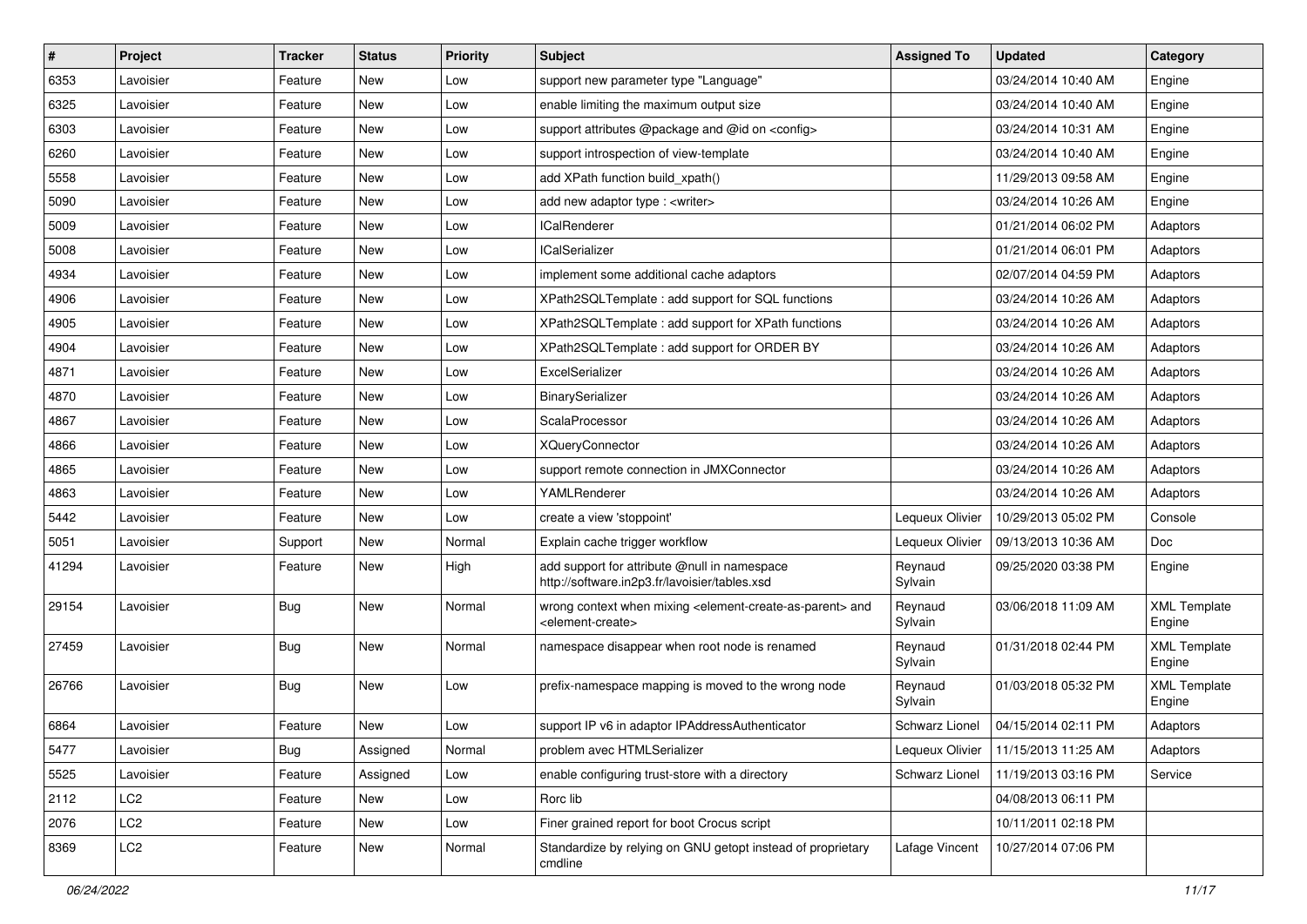| #     | Project                           | <b>Tracker</b> | <b>Status</b> | <b>Priority</b> | <b>Subject</b>                                                                              | <b>Assigned To</b>   | <b>Updated</b>      | Category                  |
|-------|-----------------------------------|----------------|---------------|-----------------|---------------------------------------------------------------------------------------------|----------------------|---------------------|---------------------------|
| 8099  | LC <sub>2</sub>                   | Feature        | <b>New</b>    | High            | Add business rule forbidding empty CRT-DSP configuration (at  <br>least 1 manu per CRT DSP) | Lafage Vincent       | 10/27/2014 07:00 PM |                           |
| 2118  | LC <sub>2</sub>                   | Feature        | <b>New</b>    | Low             | Prepare the Command Line Interface of validator to parse<br>rdRam                           | Lafage Vincent       | 10/20/2011 04:20 PM |                           |
| 17192 | LC <sub>2</sub>                   | Bug            | Assigned      | Normal          | The channel 1 is wrongly displayed as 0 even if correctly used                              | Lafage Vincent       | 03/16/2017 05:18 PM |                           |
| 2431  | LC <sub>2</sub>                   | Feature        | Assigned      | Normal          | Enforce stricter checks on startup precondition                                             | Lafage Vincent       | 02/03/2012 09:54 PM |                           |
| 2373  | LC <sub>2</sub>                   | <b>Bug</b>     | Assigned      | Low             | Test of responsivity                                                                        | Lafage Vincent       | 12/20/2011 03:50 PM |                           |
| 1258  | LC <sub>2</sub>                   | Support        | Assigned      | Low             | Better report of mute FRT                                                                   | Lafage Vincent       | 09/18/2012 06:15 PM |                           |
| 1255  | LC <sub>2</sub>                   | Feature        | Assigned      | Low             | Provide proper Shared-Object name to libraries                                              | Lafage Vincent       | 01/17/2011 01:39 PM |                           |
| 1254  | LC <sub>2</sub>                   | Feature        | Assigned      | Low             | Add Tooltip for the three LC2 modes                                                         | Lafage Vincent       | 01/17/2011 01:34 PM |                           |
| 1253  | LC <sub>2</sub>                   | <b>Bug</b>     | Assigned      | Low             | use / harden checks of getline                                                              | Lafage Vincent       | 01/17/2011 01:32 PM |                           |
| 1252  | LC <sub>2</sub>                   | Bug            | Assigned      | Low             | What is the proper Parsing Algorithm?                                                       | Lafage Vincent       | 01/17/2011 11:34 AM |                           |
| 1235  | LC <sub>2</sub>                   | <b>Bug</b>     | Assigned      | Low             | shared-lib-calls-exit                                                                       | Lafage Vincent       | 01/13/2011 12:16 AM |                           |
| 1232  | LC <sub>2</sub>                   | Feature        | Assigned      | Low             | Include parseCrocusVersion in the Crocus Thread                                             | Lafage Vincent       | 01/12/2011 12:18 AM |                           |
| 1231  | LC <sub>2</sub>                   | Feature        | Assigned      | Low             | Include boot in the Crocus Thread                                                           | Lafage Vincent       | 01/12/2011 12:16 AM |                           |
| 1156  | LC <sub>2</sub>                   | Feature        | Assigned      | High            | query Marc Status generation & validation options                                           | Lafage Vincent       | 12/07/2010 04:54 PM |                           |
| 2109  | LPC Service Informatique          | Support        | New           | Low             | imprimantes                                                                                 | Jammes<br>Fabrice    | 10/19/2011 10:12 AM |                           |
| 11561 | LST stereo trigger study          | Task           | <b>New</b>    | Normal          | Small-scale MC production for testing the effect of LST-MST<br>stereo trigger               | Hrupec Dario         | 04/15/2016 03:34 PM |                           |
| 11452 | LSTCam low-level data<br>analysis | Task           | <b>New</b>    | High            | Definition of LST mini-camera tests                                                         | Nakajima<br>Daisuke  | 05/31/2018 04:54 PM |                           |
| 31881 | Narval Standalone                 | Feature        | <b>New</b>    | Normal          | Logs de l'instance                                                                          | Théo Le Guen         | 04/24/2018 03:59 PM |                           |
| 35045 | operations-portal-users           | Feature        | New           | Normal          | Tasks for the release                                                                       |                      | 09/20/2018 10:48 AM | Others                    |
| 35044 | operations-portal-users           | Feature        | <b>New</b>    | Normal          | New ROD dashboard                                                                           |                      | 09/20/2018 10:42 AM | Dashboard                 |
| 23257 | operations-portal-users           | Bug            | New           | Normal          | Downtime notification admin page                                                            |                      | 10/25/2017 03:57 PM | Downtime<br>Notification  |
| 1083  | Oval                              | <b>Bug</b>     | <b>New</b>    | Immediate       | oval log -gui                                                                               |                      | 11/16/2010 11:45 AM | Command Line<br>Interface |
| 1082  | Oval                              | <b>Bug</b>     | <b>New</b>    | Low             | NO DIFF                                                                                     |                      | 11/16/2010 11:44 AM | Command Line<br>Interface |
| 597   | Oval                              | Feature        | New           | Normal          | YAML comme langage de configuration?                                                        |                      | 05/11/2010 01:36 PM |                           |
| 923   | Oval                              | Feature        | <b>New</b>    | Normal          | oval reset                                                                                  | Chamont David        | 09/20/2010 05:16 PM | Other                     |
| 905   | Oval                              | Bug            | New           | Urgent          | Use of parenthesis in diffline regular expression                                           | <b>Chamont David</b> | 09/14/2010 06:17 PM | Diff command              |
| 174   | Oval                              | Feature        | New           | High            | oval run -o                                                                                 | Chamont David        | 10/02/2009 02:47 PM | Run command               |
| 172   | Oval                              | <b>Bug</b>     | New           | Urgent          | Automatic variables                                                                         | Chamont David        | 10/02/2009 02:24 PM | Run command               |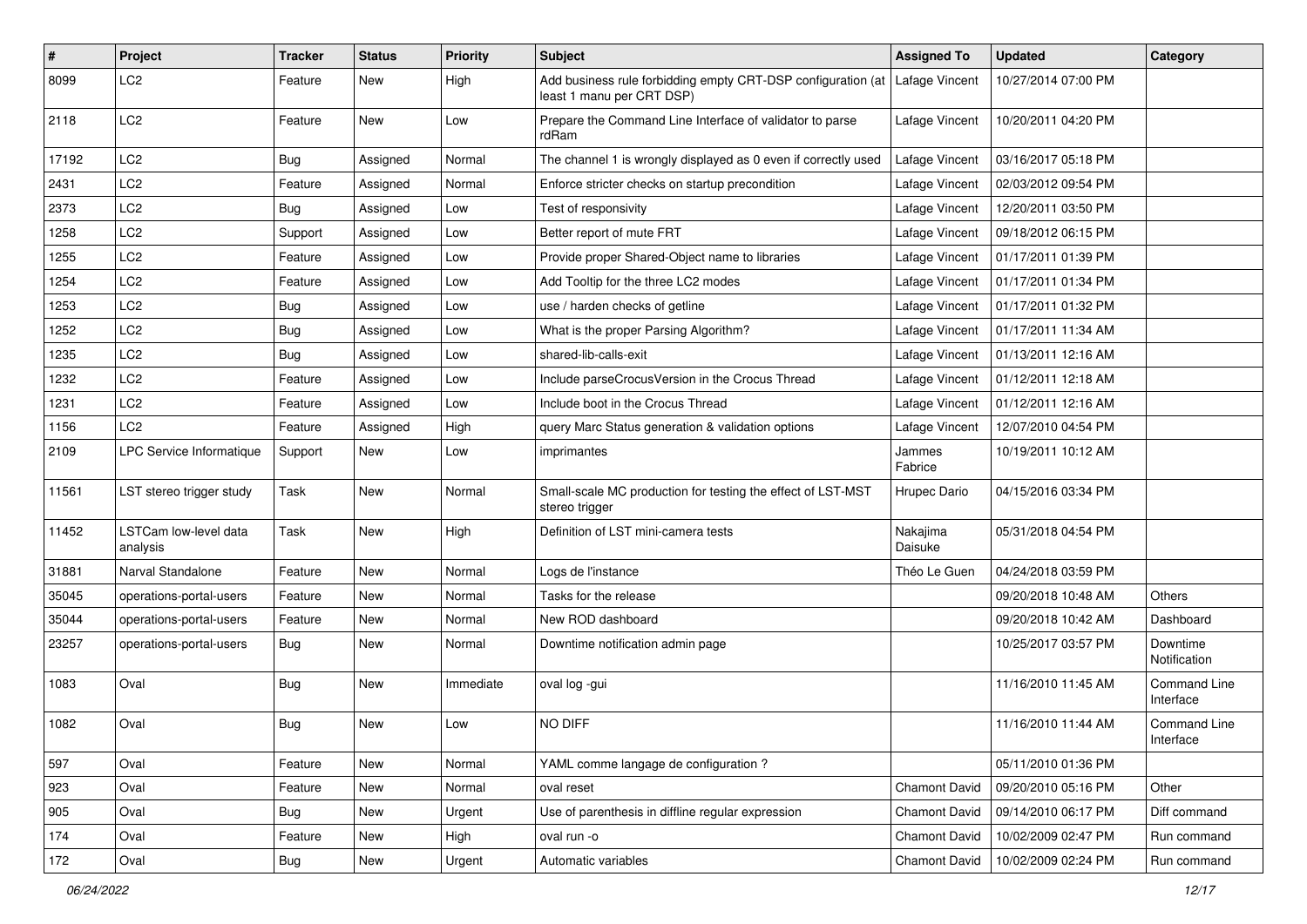| $\vert$ # | Project    | <b>Tracker</b> | <b>Status</b> | <b>Priority</b> | <b>Subject</b>                                                            | <b>Assigned To</b>   | <b>Updated</b>      | Category                        |
|-----------|------------|----------------|---------------|-----------------|---------------------------------------------------------------------------|----------------------|---------------------|---------------------------------|
| 37        | Oval       | Feature        | New           | Low             | Automatically select the shell flavor                                     | <b>Chamont David</b> | 02/16/2009 07:44 PM | Implementation                  |
| 36        | Oval       | Feature        | <b>New</b>    | Low             | Extend tasks with begin/end directory commands                            | <b>Chamont David</b> | 02/16/2009 07:42 PM | Other                           |
| 35        | Oval       | Feature        | New           | Normal          | Give less importance to the build step                                    | <b>Chamont David</b> | 02/16/2009 07:41 PM | Documentation                   |
| 34        | Oval       | Feature        | New           | Normal          | Extend input/output control                                               | <b>Chamont David</b> | 02/16/2009 07:27 PM | Implementation                  |
| 33        | Oval       | Feature        | <b>New</b>    | Normal          | Support for gzipped ref files                                             | <b>Chamont David</b> | 02/16/2009 07:23 PM | Diff command                    |
| 32        | Oval       | <b>Bug</b>     | New           | Normal          | Write a more detailed configuration doc                                   | Chamont David        | 02/16/2009 07:18 PM | Documentation                   |
| 31        | Oval       | Feature        | <b>New</b>    | Normal          | Apply a command to a subdirectory subset?                                 | <b>Chamont David</b> | 02/16/2009 07:14 PM | Run command                     |
| 30        | Oval       | Feature        | New           | High            | Use environments as targets to the step commands                          | Chamont David        | 02/16/2009 07:12 PM | Run command                     |
| 29        | Oval       | Feature        | New           | Low             | The build tool should handle directories?                                 | <b>Chamont David</b> | 02/16/2009 07:06 PM | Other                           |
| 28        | Oval       | <b>Bug</b>     | <b>New</b>    | Low             | "oval validate" should remove differences in "oval log"                   | <b>Chamont David</b> | 12/08/2010 09:47 PM | Other                           |
| 27        | Oval       | <b>Bug</b>     | New           | Low             | Some commands should not require a current valid directory                | <b>Chamont David</b> | 02/16/2009 06:51 PM | Site Customization<br>& Flavors |
| 26        | Oval       | <b>Bug</b>     | <b>New</b>    | Low             | Commands options not well propagated, when declared within<br>an OvalFile | <b>Chamont David</b> | 02/16/2009 06:50 PM | Implementation                  |
| 25        | Oval       | <b>Bug</b>     | <b>New</b>    | Low             | Temporary files after a crash                                             | <b>Chamont David</b> | 02/16/2009 06:46 PM | Implementation                  |
| 22        | Oval       | <b>Bug</b>     | New           | Low             | Deliver messages when ISA fails                                           | <b>Chamont David</b> | 02/16/2009 06:22 PM | Implementation                  |
| 21        | Oval       | <b>Bug</b>     | New           | Normal          | What happens when a subdirectory is reused in several<br>environments?    | <b>Chamont David</b> | 02/16/2009 07:00 PM | OvalFile                        |
| 12978     | <b>PEM</b> | <b>Bug</b>     | <b>New</b>    | Low             | pem-sync pull                                                             |                      | 03/24/2016 05:11 PM |                                 |
| 12976     | <b>PEM</b> | Feature        | New           | Low             | pem-sync co_pem                                                           |                      | 03/24/2016 05:00 PM |                                 |
| 12975     | <b>PEM</b> | Feature        | <b>New</b>    | Normal          | pem-sync co_pem                                                           |                      | 03/24/2016 04:54 PM |                                 |
| 12974     | <b>PEM</b> | Feature        | New           | Normal          | pem-sync cp_pem                                                           |                      | 03/24/2016 04:52 PM |                                 |
| 12963     | <b>PEM</b> | <b>Bug</b>     | <b>New</b>    | Normal          | add tool crash                                                            |                      | 03/24/2016 09:10 AM |                                 |
| 12962     | <b>PEM</b> | <b>Bug</b>     | New           | Normal          | pem-sync list ???                                                         |                      | 03/24/2016 09:05 AM |                                 |
| 12961     | <b>PEM</b> | Feature        | New           | Normal          | PEM version                                                               |                      | 03/24/2016 09:03 AM |                                 |
| 10314     | <b>PEM</b> | <b>Bug</b>     | <b>New</b>    | High            | Environment compliant with CLI                                            |                      | 07/07/2015 09:57 AM |                                 |
| 10313     | <b>PEM</b> | <b>Bug</b>     | New           | Normal          | Error message to change !                                                 |                      | 07/07/2015 09:51 AM |                                 |
| 10274     | <b>PEM</b> | <b>Bug</b>     | New           | Normal          | SYSTEM.ASSERTIONS.ASSERT_FAILURE                                          |                      | 07/01/2015 11:12 AM |                                 |
| 10273     | PEM        | Feature        | New           | Normal          | Easier configuration process                                              |                      | 07/01/2015 11:11 AM |                                 |
| 9534      | Pipelet    | Feature        | New           | Normal          | logging of stdout and stderr                                              |                      | 03/25/2015 02:31 PM |                                 |
| 8262      | Pipelet    | Feature        | New           | Normal          | LocalRepository: recursive search of segment source script                |                      | 10/19/2014 05:13 PM |                                 |
| 4068      | Pipelet    | <b>Bug</b>     | New           | High            | Tagging works randomly with konqueror                                     |                      | 03/07/2013 10:39 AM | Web                             |
| 3992      | Pipelet    | Feature        | New           | Low             | directory in data with specific color                                     |                      | 02/20/2013 05:19 PM |                                 |
| 3954      | Pipelet    | Task           | New           | Low             | Documentation: Environment cheat sheet                                    |                      | 02/13/2013 11:00 AM |                                 |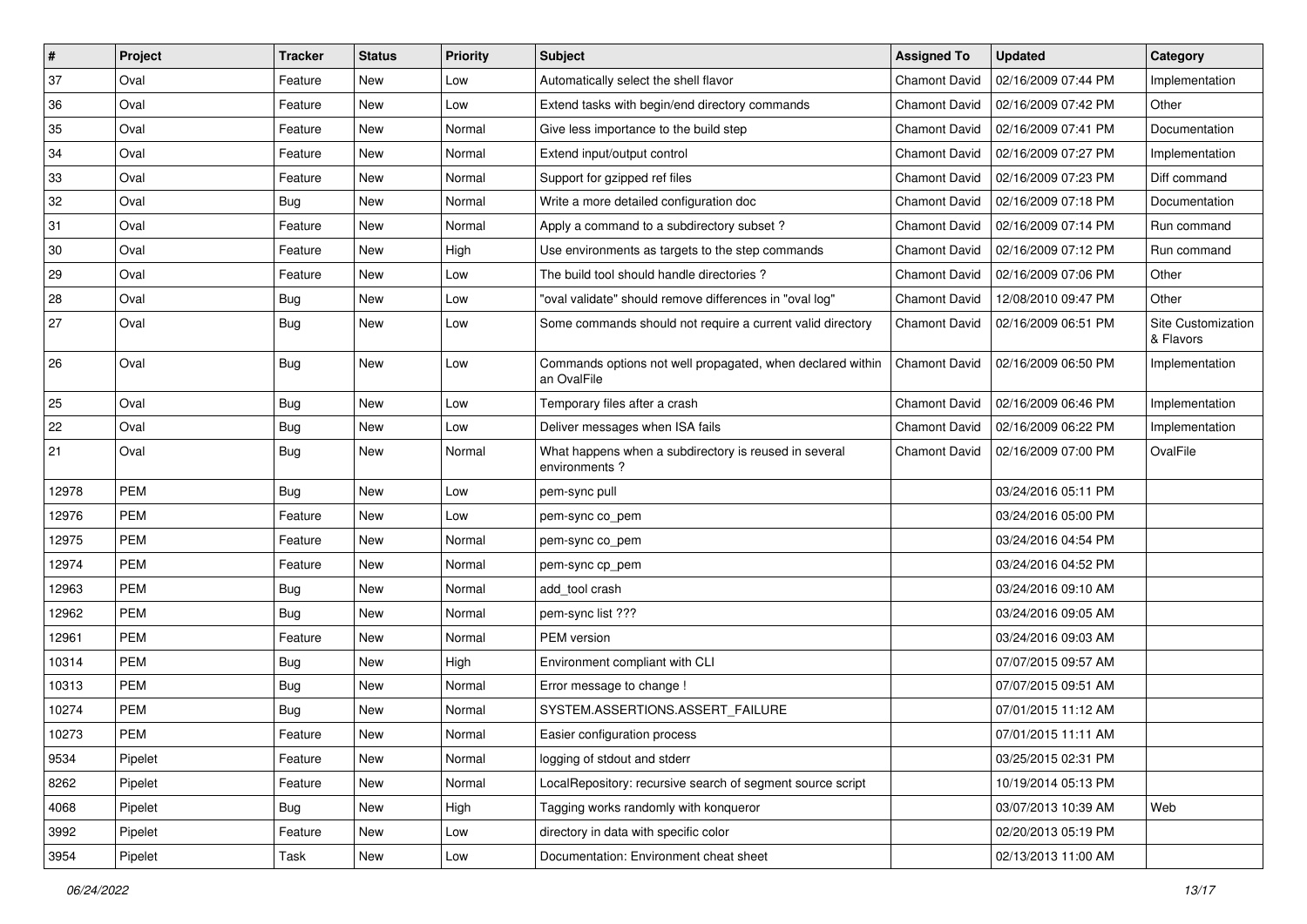| $\vert$ # | Project      | <b>Tracker</b> | <b>Status</b> | <b>Priority</b> | Subject                                                                                  | <b>Assigned To</b>  | <b>Updated</b>      | Category |
|-----------|--------------|----------------|---------------|-----------------|------------------------------------------------------------------------------------------|---------------------|---------------------|----------|
| 2753      | Pipelet      | <b>Bug</b>     | <b>New</b>    | Urgent          | retrieve hook name from source code                                                      |                     | 05/22/2012 02:36 PM |          |
| 1566      | Pipelet      | Bug            | <b>New</b>    | Low             | Bug daemon cherrypy on Macintosh                                                         |                     | 05/10/2011 12:14 PM |          |
| 1437      | Pipelet      | Bug            | <b>New</b>    | Normal          | str_parents not updated in time for glob_parent                                          |                     | 03/10/2011 05:51 PM |          |
| 1337      | Pipelet      | Task           | <b>New</b>    | Normal          | logged_subprocess improvement                                                            |                     | 03/08/2011 09:07 PM |          |
| 1336      | Pipelet      | Task           | <b>New</b>    | Low             | Add comments in multiplex                                                                |                     | 02/24/2011 10:17 AM |          |
| 1178      | Pipelet      | Task           | <b>New</b>    | High            | writing mysql and postgre backends                                                       |                     | 02/13/2013 10:49 AM |          |
| 748       | Pipelet      | Feature        | <b>New</b>    | Low             | Git and CVS repositories                                                                 | Le Jeune<br>Maude   | 03/11/2011 11:41 AM |          |
| 734       | Pipelet      | Feature        | Assigned      | Low             | Rapport Latex                                                                            | <b>Betoule Marc</b> | 02/10/2011 11:52 PM | Engine   |
| 723       | Pipelet      | Bug            | Assigned      | Urgent          | Timers on lock                                                                           | <b>Betoule Marc</b> | 03/08/2011 09:07 PM | Engine   |
| 49890     | PyROS        | Task           | <b>New</b>    | Normal          | Global Start & Stop (safe)                                                               |                     | 03/16/2022 04:52 PM |          |
| 49889     | PyROS        | Task           | <b>New</b>    | Normal          | Backup                                                                                   |                     | 03/16/2022 04:49 PM |          |
| 49888     | PyROS        | Task           | <b>New</b>    | Normal          | Firewall                                                                                 |                     | 03/16/2022 04:48 PM |          |
| 49887     | PyROS        | Task           | <b>New</b>    | Normal          | Hardware                                                                                 |                     | 03/16/2022 04:47 PM |          |
| 49886     | PyROS        | Task           | <b>New</b>    | Normal          | System watch (Nagios, )                                                                  |                     | 03/16/2022 04:47 PM |          |
| 49885     | PyROS        | Task           | <b>New</b>    | Normal          | <b>Network</b>                                                                           |                     | 03/16/2022 04:46 PM |          |
| 49878     | PyROS        | Task           | <b>New</b>    | Normal          | SF02-SCP integration - Lancement auto de l'agent de gestion<br>du SP lifecycle           |                     | 03/16/2022 10:37 AM |          |
| 49876     | PyROS        | Task           | <b>New</b>    | Normal          | Guitastro integration                                                                    |                     | 03/16/2022 07:28 AM |          |
| 49875     | PyROS        | Task           | <b>New</b>    | Normal          | (classic) Installation Guitastro & dependencies                                          |                     | 03/16/2022 07:27 AM |          |
| 49874     | PyROS        | Task           | <b>New</b>    | Normal          | (docker) Installation Guitastro & dependencies                                           |                     | 03/16/2022 07:26 AM |          |
| 49872     | PyROS        | Task           | <b>New</b>    | Normal          | Restauration de la config par défaut                                                     |                     | 03/15/2022 11:10 PM |          |
| 49871     | PyROS        | Task           | <b>New</b>    | Normal          | Config par défaut (à définir)                                                            |                     | 03/15/2022 11:11 PM |          |
| 49870     | <b>PyROS</b> | Task           | <b>New</b>    | Normal          | Config générale : logo, pagination, couleurs, options<br>générales, options par feature, |                     | 03/15/2022 11:11 PM |          |
| 49543     | PyROS        | Task           | <b>New</b>    | Normal          | Users View (list & 1)                                                                    |                     | 02/23/2022 06:06 PM |          |
| 49253     | PyROS        | Task           | <b>New</b>    | Normal          | READ 1 & list                                                                            |                     | 02/21/2022 03:21 PM |          |
| 49252     | PyROS        | Task           | <b>New</b>    | Normal          | <b>WEB FORM</b>                                                                          |                     | 02/17/2022 01:59 PM |          |
| 49250     | PyROS        | Task           | New           | Normal          | <b>CREATE/UPDATE Sequence</b>                                                            |                     | 02/23/2022 12:02 PM |          |
| 49247     | PyROS        | Task           | New           | Normal          | State diagram (doc)                                                                      |                     | 02/03/2022 09:34 AM |          |
| 49246     | PyROS        | Task           | New           | Normal          | Sequence Lifecycle (status)                                                              |                     | 02/03/2022 09:34 AM |          |
| 49210     | PyROS        | Task           | New           | Normal          | CONFIGURATION GENERALE                                                                   |                     | 03/15/2022 11:11 PM |          |
| 49157     | PyROS        | Task           | New           | Normal          | Super Super Agent qui surveille l'ensemble des super agents<br>sur chaque noeud (?)      |                     | 01/31/2022 12:12 PM |          |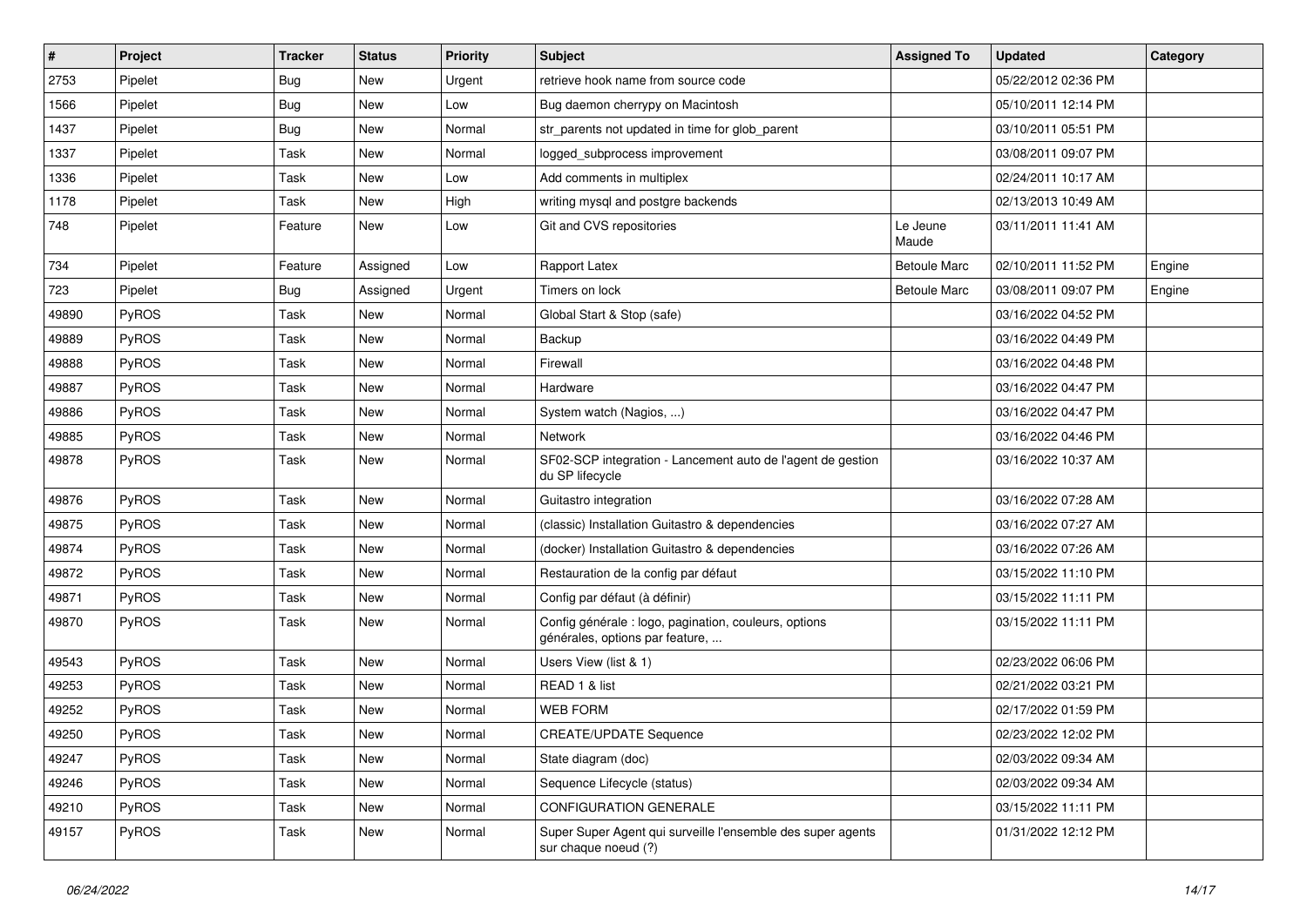| $\#$  | Project | Tracker | <b>Status</b> | <b>Priority</b> | <b>Subject</b>                                                                                                                           | <b>Assigned To</b> | Updated             | Category |
|-------|---------|---------|---------------|-----------------|------------------------------------------------------------------------------------------------------------------------------------------|--------------------|---------------------|----------|
| 49156 | PyROS   | Task    | New           | Normal          | Super Agent qui démarre et stoppe les autres agents, et<br>surveille leur bonne santé (les relance si besoin) => sur<br>chaque noeud (?) |                    | 01/31/2022 12:12 PM |          |
| 49155 | PyROS   | Task    | New           | Normal          | Architecture décentralisée en plusieurs noeuds<br>(communication via BD)                                                                 |                    | 01/31/2022 12:09 PM |          |
| 49152 | PyROS   | Task    | New           | Normal          | RUN/EXEC - Start & Stop software (et Agents)                                                                                             |                    | 05/24/2022 02:55 PM |          |
| 49151 | PyROS   | Task    | New           | Normal          | Script central (pyros.py)                                                                                                                |                    | 01/31/2022 11:36 AM |          |
| 49149 | PyROS   | Task    | New           | High            | SCRIPT RUN (PYROS/pyros.py) (uniquement pour la partie<br>execution)                                                                     |                    | 05/24/2022 02:55 PM |          |
| 49136 | PyROS   | Task    | New           | Normal          | GF04-SECU - Logging integration                                                                                                          |                    | 01/29/2022 12:54 AM |          |
| 49135 | PyROS   | Task    | New           | Normal          | SF15-SST integration                                                                                                                     |                    | 01/29/2022 12:48 AM |          |
| 49134 | PyROS   | Task    | New           | Normal          | SF14-OBC integration                                                                                                                     |                    | 01/29/2022 12:52 AM |          |
| 49133 | PyROS   | Task    | New           | Normal          | SF13-IAF integration                                                                                                                     |                    | 01/29/2022 12:47 AM |          |
| 49132 | PyROS   | Task    | <b>New</b>    | Normal          | SF12-IAN integration                                                                                                                     |                    | 01/29/2022 12:48 AM |          |
| 49131 | PyROS   | Task    | <b>New</b>    | Normal          | SF11-IPC integration                                                                                                                     |                    | 01/29/2022 12:46 AM |          |
| 49130 | PyROS   | Task    | New           | Normal          | SF10-CAL integration                                                                                                                     |                    | 01/29/2022 12:46 AM |          |
| 49129 | PyROS   | Task    | New           | Normal          | SF09-CMC integration                                                                                                                     |                    | 01/29/2022 12:46 AM |          |
| 49128 | PyROS   | Task    | New           | Normal          | SF08-EXE integration                                                                                                                     |                    | 01/29/2022 12:45 AM |          |
| 49127 | PyROS   | Task    | New           | Normal          | SF07-PLN integration                                                                                                                     |                    | 01/29/2022 12:45 AM |          |
| 49126 | PyROS   | Task    | New           | Normal          | SF06-ALR integration                                                                                                                     |                    | 01/29/2022 12:45 AM |          |
| 49125 | PyROS   | Task    | New           | Normal          | SF05-SEQ integration                                                                                                                     |                    | 03/15/2022 11:03 PM |          |
| 49124 | PyROS   | Task    | New           | Normal          | SF04-SPV integration                                                                                                                     |                    | 01/29/2022 12:44 AM |          |
| 49123 | PyROS   | Task    | New           | Normal          | SF03-ENV integration                                                                                                                     |                    | 01/29/2022 12:50 AM |          |
| 49122 | PyROS   | Task    | New           | Normal          | SF02-SCP integration                                                                                                                     |                    | 01/29/2022 12:50 AM |          |
| 49121 | PyROS   | Task    | New           | Normal          | SF01-USR integration                                                                                                                     |                    | 01/29/2022 12:50 AM |          |
| 49120 | PyROS   | Task    | New           | Normal          | General Design (structure, design, responsive, CSS)                                                                                      |                    | 01/29/2022 12:50 AM |          |
| 48307 | PyROS   | Task    | New           | Normal          | Send, Receive, and Process Commands (Agent <= > Agent)                                                                                   |                    | 12/14/2021 02:57 PM |          |
| 48290 | PyROS   | Task    | New           | Normal          | Auto mode                                                                                                                                |                    | 12/14/2021 12:35 PM |          |
| 48289 | PyROS   | Task    | New           | Normal          | Entity (AgentDevice class)                                                                                                               |                    | 12/14/2021 12:32 PM |          |
| 48288 | PyROS   | Task    | New           | Normal          | Entity (DeviceController class)                                                                                                          |                    | 12/14/2021 12:31 PM |          |
| 48287 | PyROS   | Task    | New           | Normal          | cRuD (only Read & Delete) - View (& Kill) currently running<br>Agents                                                                    |                    | 12/14/2021 12:26 PM |          |
| 48286 | PyROS   | Task    | New           | Normal          | Lancement auto et gestion des éventuels AgentDevices<br>associés                                                                         |                    | 12/14/2021 12:22 PM |          |
| 48285 | PyROS   | Task    | New           | Normal          | Lancement auto et gestion du DeviceController associé                                                                                    |                    | 12/14/2021 12:22 PM |          |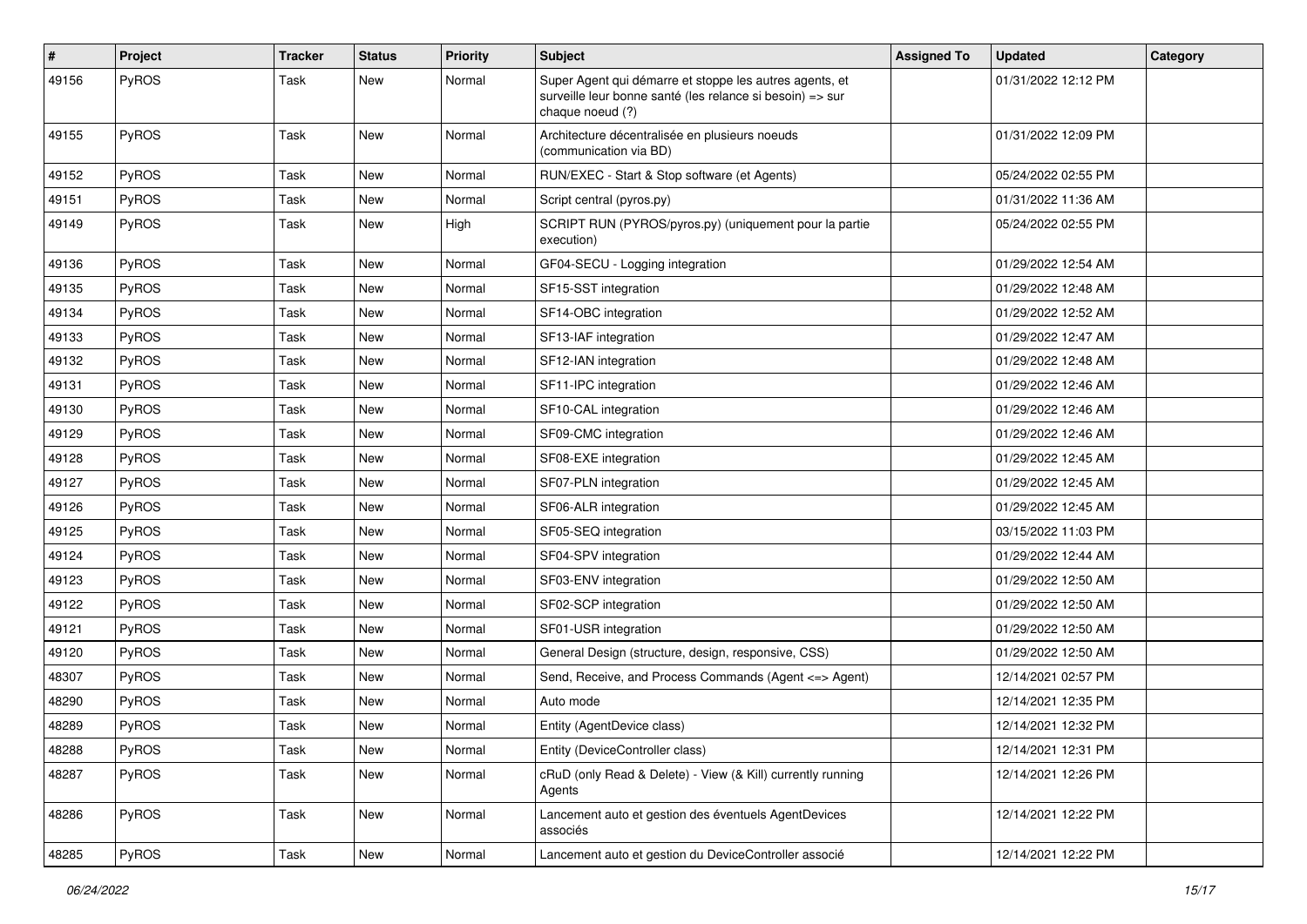| #     | Project      | <b>Tracker</b> | <b>Status</b> | <b>Priority</b> | <b>Subject</b>                                                                                   | <b>Assigned To</b> | <b>Updated</b>      | Category |
|-------|--------------|----------------|---------------|-----------------|--------------------------------------------------------------------------------------------------|--------------------|---------------------|----------|
| 48284 | PyROS        | Task           | <b>New</b>    | Normal          | Lancement auto et gestion des Components associés (qui sont<br>aussi des DeviceController)       |                    | 12/14/2021 12:20 PM |          |
| 48280 | PyROS        | Task           | <b>New</b>    | Normal          | Agent dérivé de l'Agent général (ex: AgentA, AgentB, AgentC,<br>ou AgentM pour le envmonitoring) |                    | 12/14/2021 03:00 PM |          |
| 48279 | PyROS        | Task           | <b>New</b>    | Normal          | General LOGGING (fichiers texte, écran en mode debug)                                            |                    | 03/16/2022 04:45 PM |          |
| 48278 | PyROS        | Task           | <b>New</b>    | High            | AGENT général (dont dépendent tous les agents et<br>AgentDevices)                                |                    | 01/29/2022 01:05 AM |          |
| 48276 | PyROS        | Task           | New           | Normal          | Scripts d'installation docker                                                                    |                    | 12/14/2021 11:44 AM |          |
| 48275 | PyROS        | Task           | <b>New</b>    | Normal          | version PROD TNC Nouvelle Calédonie - instance docker de<br>production sur site final            |                    | 12/14/2021 11:42 AM |          |
| 48274 | PyROS        | Task           | New           | Normal          | version TEST TNC France - instance docker de test en France                                      |                    | 12/14/2021 11:42 AM |          |
| 48273 | PyROS        | Task           | <b>New</b>    | Normal          | version DEV guitalens - instance docker sur serveur guitalens                                    |                    | 12/14/2021 11:46 AM |          |
| 48271 | PyROS        | Task           | <b>New</b>    | High            | CLASSIC installation (with venv)                                                                 |                    | 03/16/2022 07:27 AM |          |
| 48270 | <b>PyROS</b> | Task           | <b>New</b>    | Normal          | SCRIPT INSTALL/UPDATE (PYROS/pyros.py) (uniquement<br>pour la partie install & update)           |                    | 02/23/2022 05:57 PM |          |
| 47447 | PyROS        | Task           | New           | Normal          | (F05) ACTIONS (CRUD), VIEWS, and AUTHORIZATIONS                                                  |                    | 02/23/2022 10:45 AM |          |
| 47446 | PyROS        | Task           | <b>New</b>    | Normal          | <b>DOSSIER SSI</b>                                                                               |                    | 10/11/2021 11:32 AM |          |
| 47445 | PyROS        | Task           | <b>New</b>    | Normal          | CAHIER DE RECETTE (NC)                                                                           |                    | 10/11/2021 11:31 AM |          |
| 47444 | PyROS        | Task           | New           | Normal          | MANUELS UTILISATION, INSTALLATION, ET<br><b>MAINTENANCE</b>                                      |                    | 10/11/2021 11:31 AM |          |
| 47443 | PyROS        | Task           | <b>New</b>    | Normal          | RAPPORT DES TESTS & VALIDATIONS (application du plan<br>de test)                                 |                    | 10/11/2021 11:31 AM |          |
| 47442 | PyROS        | Task           | <b>New</b>    | Normal          | PLAN DE TESTS ET DE VALIDATIONS                                                                  |                    | 10/11/2021 11:33 AM |          |
| 47441 | PyROS        | Task           | New           | Normal          | DOSSIER DE DÉFINITION                                                                            |                    | 10/11/2021 11:32 AM |          |
| 47440 | PyROS        | Task           | <b>New</b>    | Normal          | <b>LIVRABLES</b>                                                                                 |                    | 10/11/2021 11:29 AM |          |
| 47439 | PyROS        | Task           | <b>New</b>    | Normal          | PA et PK CNES                                                                                    |                    | 01/31/2022 11:29 AM |          |
| 47438 | PyROS        | Task           | New           | Normal          | PK5 (2023-06) - Doc LIVRABLES (et Présentations)                                                 |                    | 10/11/2021 11:26 AM |          |
| 47437 | PyROS        | Task           | <b>New</b>    | Normal          | PA4.1 (2023-05) - Présentations et Rapport Avancement                                            |                    | 10/11/2021 11:25 AM |          |
| 47436 | PyROS        | Task           | <b>New</b>    | Normal          | PK4 (2023-02) - Doc LIVRABLES (et Présentations)                                                 |                    | 10/11/2021 11:23 AM |          |
| 47435 | PyROS        | Task           | New           | Normal          | PA3.2 (2023-02) - Présentations et Rapport Avancement                                            |                    | 10/11/2021 11:22 AM |          |
| 47433 | PyROS        | Task           | <b>New</b>    | Normal          | PA3.1 (2023-01) - Présentations et Rapport Avancement                                            |                    | 10/11/2021 11:22 AM |          |
| 47432 | PyROS        | Task           | New           | Normal          | PK3 (2023-01) - Doc LIVRABLES (et Présentations)                                                 |                    | 10/11/2021 11:20 AM |          |
| 47431 | PyROS        | Task           | New           | Normal          | PA2.2 (2022-10) - Présentations et Rapport Avancement                                            |                    | 10/11/2021 11:19 AM |          |
| 47430 | PyROS        | Task           | New           | Normal          | PA2.1 (2022-08) - Présentations et Rapport Avancement                                            |                    | 10/11/2021 11:18 AM |          |
| 47428 | PyROS        | Task           | New           | Normal          | PK2 (2022-06) - Présentations + RA + Doc LIVRABLES                                               |                    | 01/31/2022 11:34 AM |          |